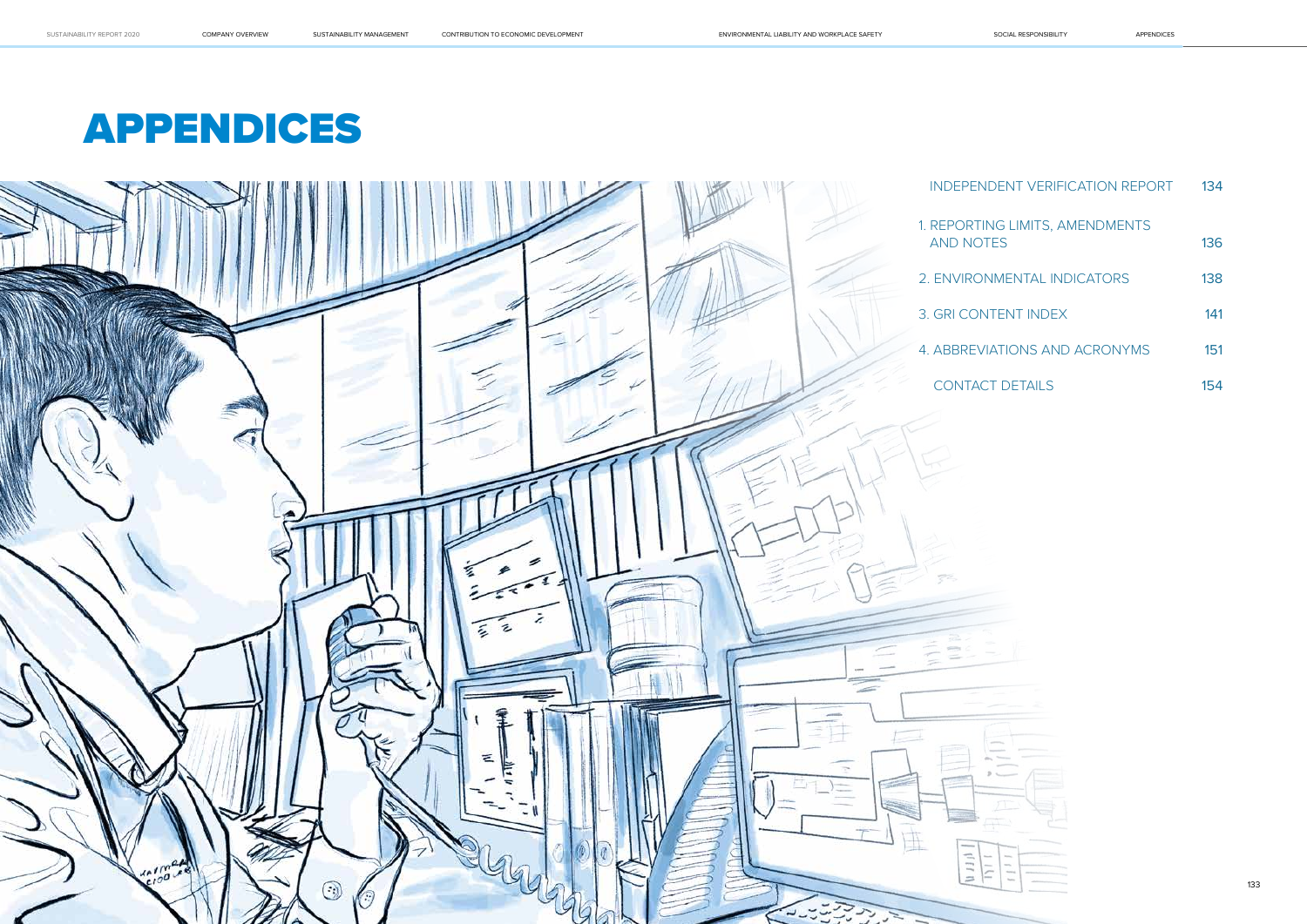**COMPANY OVERVIEW** 

SUSTAINABILITY MANAGEMENT



«Зонст энд Янг» кеңестемелік қызметтер» ЖШС<br>Әл-Фараби д-лы, 77/7 «Есентай Тауэр» «имарать Anwarry v. 050060 Қазақстан Республикасы  $Tan - +7.727.25856A$ Факс: +7 727 258 59 61 www.ey.com/xz

 $TOO$   $x$   $90x$  $73x$  $9x$  $9x$  $$ консультационные успугиз no. Any-Qapa6y, p. 77/7 здание «Есентай Тауэр» г. Алматы, 050060<br>Республика Казахстан Ten.: +7 727 258 59 60 Факс: +7 727 258 59 61 www.ev.com/kz

Ernst & Young Advisory LLP<br>Al-Farabi ave., 77/7 **Esental Tower** Almaty, 050060 Republic of Kazakhstan Tel.: +7 727 258 59 60 Fax: +7 727 258 59 61 www.ev.com/xz

Independent practitioner's assurance report

To the Shareholders, Management and Stakeholders of National Company "KazMunayGas" JSC

#### Subject matter

We have been engaged by National Company "KazMunayGas" JSC (hereinafter "the Company") to perform a limited assurance engagement, as defined by International Standards on Assurance Engagements, (herein "the Engagement"), to report on the Company's Sustainability Report 2020 (hereinafter "the Report") for 2020 (hereinafter "the reporting period"). Under this engagement, we did not perform any procedures with regard to the following:

- Forward-looking statements on performance, events or planned activities of the Company; and
- Information about Report compliance with the Sustainable Development Goals and with the principles of the UN Global Compact

#### Applicable criteria

In preparing the Report the Company applied Global Reporting Initiative Sustainability Reporting Standards (hereinafter "GRI Standards") in Core option and the sustainability reporting principles of the Company as set forth in paragraphs "About Report", in Annex 1 of the Report, also in the notes to the indicators in the Report text (hereinafter "the Criteria").

#### The Company's responsibilities

The Company's management is responsible for selecting the Criteria, and for presenting the Report in accordance with the Criteria, in all material respects. This responsibility includes establishing and maintaining internal controls, maintaining adequate records and making estimates that are relevant to the preparation of the Report, such that it is free from material misstatement, whether due to fraud or error.

A member firm of Ernst & Young Global Limited

#### Practitioner's responsibilities

Our responsibility is to express a conclusion on the presentation of the Report based on the evidence we have obtained.

We conducted our assurance engagement in accordance with International Standard for Assurance Engagements (revised) "International Standard for Assurance Engagements Other Than Audits or Reviews of Historical Financial Information" (hereinafter "ISAE 3000"). ISAE 3000 requires that we plan and perform our engagement to obtain limited assurance about whether, in all material respects, the Report is presented in accordance with the Criteria. and to issue a report. The nature, timing, and extent of the procedures selected depend on our judgment, including an assessment of the risk of material misstatement. whether due to fraud or error.

We believe that the evidence obtained is sufficient and anpropriate to provide a basis for our limited assurance conclusions.

#### Our Independence and Quality Control

We apply International Standard on Quality Control 1 (ISQC 1), and accordingly, we maintain a robust system of quality control, including policies and procedures documenting compliance with relevant ethical and professional standards and requirements in law or requlation.

We comply with the independence and other ethical requirements of the IESBA Code of Ethics for Professional Accountants, which establishes the fundamental principles of integrity, objectivity, professional competence and due care, confidentiality and professional behavior.

#### Summary of work performed

The assurance engagement performed represents a limited assurance engagement. The nature, timing and extent of procedures performed in a limited assurance engagement is limited compared with that necessary in a reasonable assurance engagement. Consequently, the level of assurance obtained in a limited assurance engagement is lower

Although we considered the effectiveness of management's internal controls when determining the nature and extent of our procedures, our assurance engagement was not designed to provide assurance on internal controls. Our procedures did not include testing controls or performing procedures relating to checking aggregation or calculation of data within information technology systems.

A limited assurance engagement consists of making inquiries, primarily of persons responsible for preparing the Report and related information and applying analytical and other appropriate procedures.



Our procedures included:

- Inquiries of the representatives of the Company management and specialists responsible for its sustainability policies, activities, performance and relevant reporting
- Analysis of key documents related to the Company sustainability policies, activities, performance and relevant reporting
- > Obtaining understanding of the process used to prepare the information on sustainability performance indicators of the Company.
- Benchmarking of the Report against sustainability reports of selected international and Kazakhstani peers of the Company and lists of sector-specific sustainability issues raised by stakeholders.
- Review of a selection of corporate and external media publications with respect to the Company sustainability policies, activities, events, and performance in reporting period,
- Analysis of material sustainability issues identified by the Company,
- Identification of sustainability issues material for the Company based on the procedures described above and analysis of their reflection in the Report.
- Review of data samples regarding key production. transportation and refining of oil and gas, economics and finance, personnel management, use of energy resources, environmental protection, industrial safety, labor safety and social and charitable activities indicators for the reporting period, to assess whether these data have been collected, prepared, collated and reported appropriately.
- > Collection on a sample basis of evidence substantiating other qualitative and quantitative information included in the Report at the headquarters level,
- Assessment of compliance of the Report and its preparation process with Company's sustainability reporting principles.
- Assessment of compliance of information and data disclosures in the Report with the requirements of the Core option of reporting "in accordance" with the GRI Standards

We also performed such other procedures as we considered necessary in the circumstances.

Conclusion

Based on the procedures performed and evidence obtained, nothing has come to our attention that causes us to believe that the Report is not represented fairly, in all material respects, according to the Criteria.

Ernst & young Advisory LLP

Almaty July 15, 2021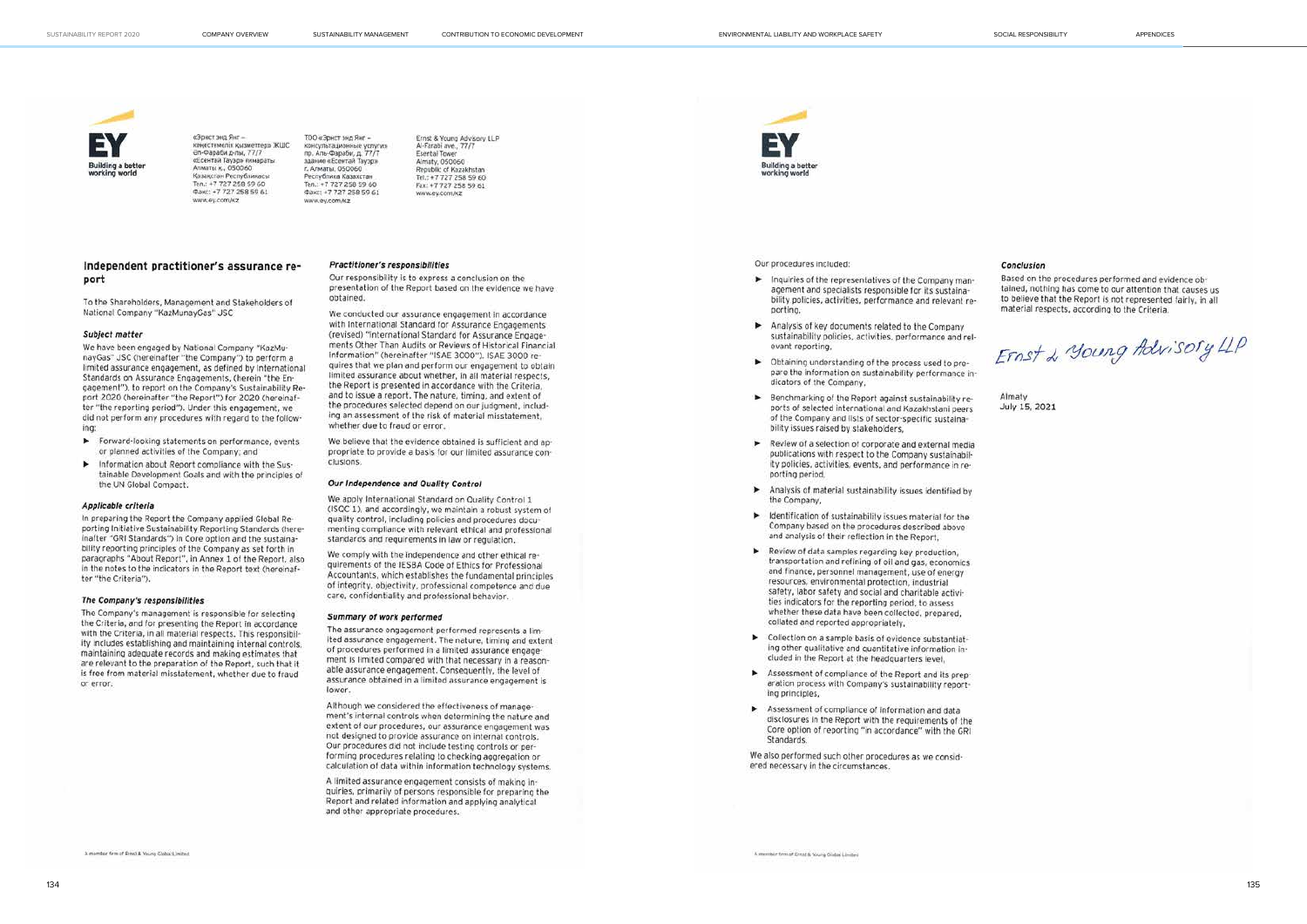## **APPENDIX 1. REPORTING LIMITS, AMENDMENTS AND NOTES**

#### 102-45,102-46,102-48, 102-49

### REPORTING LIMITS

The Report covers KMG subsidiaries and associated companies where fifty or more percent of voting shares (participation shares) are directly or indirectly owned or held in trust by KMG as well as legal entities whose operations KMG has the right to control.

- $\bullet$  Oil and Gas Production  $-$  JSC Ozenmunaigas, JSC Embamunaygas, JSC JV Kazgermunai, JSC Karazhanbasmunai, LLP KazGPP, JSC Mangistaumunaigas, LLP Kazakhturkmunay, LLP KazakhOil Aktobe.
- Oil and gas transportation JSC "NMSC" Kazmortransflot", JSC KazTransGas, JSC KazTransOil.
- Oil and gas refining Atyrau Refinery LLP, Pavlodar Oil Chemistry Refinery LLP, PetroKazakhstan Oil Products LLP

*The list of legal entities included in the consolidated financial statements comprises the following entities:*  JSC Kazmunaigas Exploration Production, JSC KazTransGas, JSC KazTransOil, AR LLP, POCR LLP, KazMunayGas Onimderi LLP, KazMunaiTeniz LLP, KazMunayGas-Service LLP, KMG International N.V., KMG-Karachaganak LLP, Kazmortransflot LLP, KMG Drilling & Services LLP, Cooperative KazMunayGas PKI U.A.

*Use of Energy Resources and Energy Efficiency section covers 14 SACs, which fully represent the Group's energy-consuming enterprises.* 

*Use of Water Resources section covers:*  JSC Karazhanbasmunai, JSC Mangistaumunaigas, JV Kazgermunai LLP, Kazakhturkmunay LLP, JSC Ozenmunaigas, JSC Embamunaigas, Kazakhoil Aktobe LLP, KazGPP LLP, JV CASPI BITUM LLP, Pavlodar Oil Chemistry Refinery LLP, PetroKazakhstan Oil Products LLP, Atyrau Refinery LLP, JSC KazTransOil, "NMSC" Kazmortransflot" LLP, JSC Intergas Central Asia, Asia Gas Pipeline LLP, JSC KazTransGas-Aimak LLP, Amangedy Gas LLP, Beineu-Shymkent Gas Pipeline LLP, Magistralniy Vodovod LLP, DWPT LLP – these subsidiaries and affiliates of the Company are the major operating assets of KMG and have a significant impact on use of water resources in Kazakhstan.

*Greenhouse gas emissions section covers:* Kazakhoil Aktobe LLP, Kazakhturkmunay LLP, JSC Mangistaumunaigas, JSC Embamunaigas, JSC Ozenmunaigas, JV Kazgermunai LLP, JSC Karazhanbasmunai, KazMunaiTeniz LLP, KazGPP LLP, JSC KazTransGas, JSC KazTransOil, Pavlodar Oil Chemistry Refinery LLP, Atyrau Refinery LLP, PetroKazakhstan Oil Products LLP, JV CASPI BITUM, Romanian Refinery, Batumi Oil Terminal and oil service companies

*Air quality section covers:* Kazakhoil Aktobe LLP, Kazakhturkmunay LLP, JSC Mangistaumunaigas, JSC Embamunaigas, JSC Ozenmunaigas, JV Kazgermunai LLP, JSC Karazhanbasmunai, KazGPP, LLP "Urikhtau Operating", Pavlodar Oil Chemistry Refinery LLP, Atyrau Refinery LLP, PetroKazakhstan Oil Products LLP, JV CASPI BITUM, JSC KazTransGas, JSC KazTransOil, Beineu-Shymkent Gas Pipeline LLP, JSC Intergas Central Asia, LLP "Amangeldy Gas", LLP "Asian Gas Pipeline", LLP "NMSK" Kazmotransflot "and oil service organizations.

*Beneficial Use of Raw Gas section covers the following subsidiaries and associated companies of KMG:*  LLP Kazakhoil Aktobe, LLP Kazakhturkmunay, JSC Mangistaumunaigas, JSC Embamunaygas, JSC Ozenmunaigas, JSC JV Kazgermunai, JSC Karazhanbasmunai.

- $\bullet$  Employees who quit on their own initiative employees who wrote a letter of resignation on their own initiative, that is, at their own request, notifying the employer about it at least one month in advance;
- $\bullet$  Employees who quit by agreement of the parties  $$ this is when one of the parties (employee or employer) expressed a desire to terminate the employment contract, that is: 1) employees who also wrote a letter of resignation at their discretion and indicated this basis for termination; 2) employees who agreed to dismissal upon notifying the employer;
- Through the fault of the employee, this is the termination of the employment contract on the initiative of the employer, that is, all the cases described in Article 52 of the Labor Code of the Republic of Kazakhstan.

*Waste Management section covers:*  JSC Ozenmunaigas, JSC Embamunaigas, JSC Karazhanbasmunai, JV Kazgermunai LLP, Kazakh Gas Refinery LLP, Ural Oil and Gas LLP, Kazakhturkmunay LLP, Kazakhoil Aktobe LLP, JSC Mangistaumunaigas, Zhambyl Petroleum LLP, Urikhtau Operating LLP, JSC KazzTransOil, Magistralniy Vodovod LLP, JSC "NMSC" Kazmortransflot", JSC Intergas Central Asia, JSC KazTransGas-Aimak, Asia Gas Pipeline LLP, Amangedy Gas LLP, Beineu-Shymkent Gas Pipeline LLP, Atyrau Refinery LLP, Pavlodar Refinery LLP, PetroKazakhstan Oil Products LLP, JV Caspi Bitum LLP, Oil Services Company LLP, OzenMunaiServis LLP, Oil Construction Company LLP, Ken-Kurylys-Service LLP, KMG EP-Catering LLP, DWPT LLP, UTTiOS LLP, Mangistauenergomunai LLP, Oil Transport Corporation LLP, Tulpar Munay Service LLP, Argymak TransSevice LLP.

*Environmental Costs section covers:* JSC Ozenmunaigas, JSC Embamunaigas, JSC Karazhanbasmunai, JV Kazgermunai LLP, Kazakh Gas Refinery LLP, OzenMunaiServis LLP, Argymak Trans Service LLP, Tulpar Munay Service LLP, Kazakhturkmunay LLP, Kazakhoil Aktobe LLP, JSC Mangistaumunaigas, JSC KazTransOil, JSC KazTransGas, "NMSC" Kazmortransflot" LLP, Oil Construction Company LLP, Oil Services Company LLP, Zhambyl Petroleum LLP, Urikhtau Operating LLP, KMG Systems & Services LLP, Atyrau Refinery LLP, Pavlodar Oil Chemistry Refinery LLP, PetroKazakhstan Oil Products LLP, JV Caspi BITUM LLP.

#### *HSE Training section covers:*

JSC Ozenmunaigas, JSC Embamunaigas, JSC Karazhanbasmunai, JV Kazgermunai LLP, Zhambyl Petroleum LLP, "Upravleniye Tekhnologicheskogo Transporta i Obsluzhivaniya Skvazhin" LLP, DWPT LLP, Argymak TransService LLP, Ken-Kurylys-Service LLP, KMG EP-Catering LLP, KazGPP LLP, OzenMunaiServis LLP, Ural Oil and Gas LLP, Tulpar Munay Service LLP, Kazakhturkmunay LLP, JSC Mangistaumunaigas, Kazakhoil Aktobe LLP, Urikhtau Operating LLP, JSC KazTransOil, JSC Intergas Central Asia, JSC KazTransGas-Aimak, Beineu-Shymkent Gas Pipeline LLP, Amangedy Gas LLP, Asia Gas Pipeline LLP, "NMSC" Kazmortransflot" LLP, KMG Systems & Services LLP, JV CASPI BITUM LLP, Pavlodar Refinery LLP, PetroKazakhstan Oil Products LLP, Atyrau Refinery LLP, KMG Drilling & Services LLP, KMG-Security LLP, Oil Construction Company LLP, Oil Services Company LLP, Mangistauenergomunai LLP, Munaitelecom LLP, Oil Transport Corporation LLP, JSC NC "KazMunayGas".

Employment section covers KMG subsidiaries and associated companies where more than fifty percent of voting shares (participation shares) are directly or indirectly owned or held in trust by KMG as well as legal entities whose operations KMG has the right to control. Earlier in 2018 and 2019, the calculation of the number was carried out for subsidiaries and affiliates of KMG, in which fifty or more percent of voting shares are directly or indirectly owned by KMG on the basis of ownership or trust.

The actual number of employees is understood as the number taken to calculate the average wage on average for 2020.

Сalculation of the employment turnover factor included:

#### **Updates, assumptions and description of the data collection, consolidation and calculation methodology**

The data in the Report may slightly differ from the data presented in the consolidated financial statements (CFS) since the estimates are rounded. In such cases, the data presented in the relevant CFS posted on KMG's website are true and final. Due to different calculation methodologies and approaches to information disclosure in the Report, the data given may slightly differ from the data published earlier.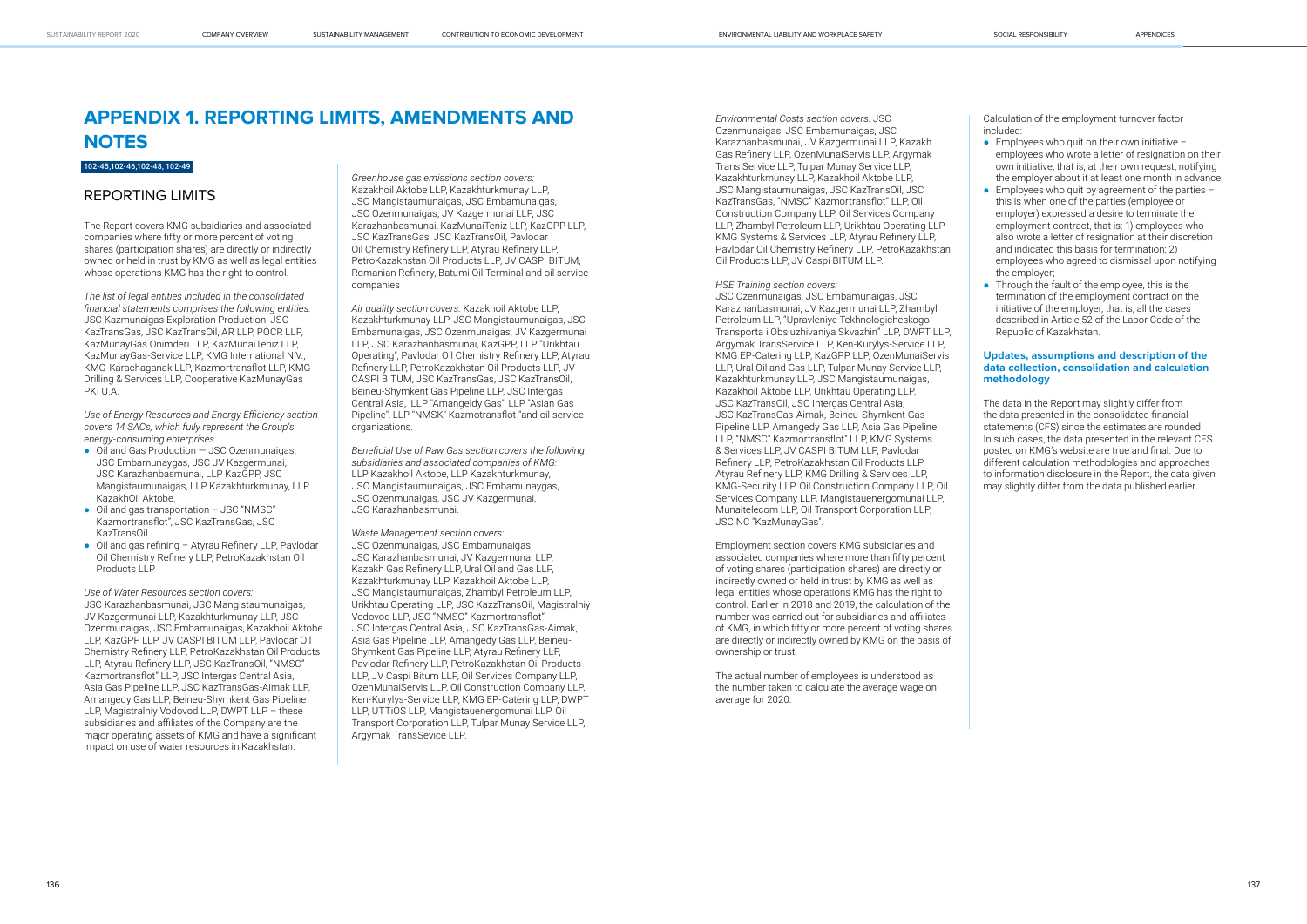## **APPENDIX 2. ENVIRONMENTAL INDICATORS**

|                                                                                     |       | Production          |                | <b>Transportation</b> |                |                          | <b>Refining</b> |      |          |
|-------------------------------------------------------------------------------------|-------|---------------------|----------------|-----------------------|----------------|--------------------------|-----------------|------|----------|
|                                                                                     | 2018  | 2019                | 2020           | 2018                  | 2019           | 2020                     | 2018            | 2019 | 2020     |
| Greenhouse gas (GHG) emissions                                                      |       |                     |                |                       |                |                          |                 |      |          |
| Direct GHG emissions (CO <sub>2</sub> , mln<br>tonnes)                              | 2.5   | 2.3                 | 2.0            | 2.4                   | 2.7            | 2.1                      | 4.4             | 4.8  | 4.6      |
| GHG emission intensity (CO <sub>2</sub> tonnes<br>per 1,000 tonnes of HCs)          | 101   | 93                  | 87             |                       |                |                          |                 |      |          |
| <b>APG flaring</b>                                                                  |       |                     |                |                       |                |                          |                 |      |          |
| Flaring (CO <sub>2</sub> , mln tonnes)                                              | 0.3   | 0.2                 | 0.13           | $\overline{a}$        | $\overline{a}$ | $\overline{a}$           |                 |      |          |
| Flared gas per unit of produced<br>RWC (tonnes per 1,000 tonnes of<br>produced RWC) | 6.0   | 2.95                | 2.2            |                       |                |                          |                 |      |          |
| Flaring (mln m <sup>3</sup> )                                                       | 0.15  | 0.08                | 0.06           | $\overline{a}$        | $\overline{a}$ | $\overline{a}$           |                 |      |          |
| <b>Energy intensity</b>                                                             |       |                     |                |                       |                |                          |                 |      |          |
| Energy consumption (mln GJ)                                                         | 55.2  | 55.5                | 48.2           | 55.6                  | 66.0           | 44.6                     | 56.8            | 61.3 | 63.8     |
| <b>Pollutant emissions</b>                                                          |       |                     |                |                       |                |                          |                 |      |          |
| Sulfur oxides (SOx) (thousand tonnes<br>of $SO2$ )                                  | 6.7   | 4.8                 | 5.6            | 0.2                   | 0.2            | 0.3                      | 6.5             | 7.2  | 6.9      |
| Nitrogen oxides (NOx) (thous. tonnes<br>of $NO2$ )                                  | 4.8   | 5.3                 | 5.4            | 5.5                   | 6.2            | 5.6                      | 5.9             | 6.9  | 6.7      |
| <b>Spills</b>                                                                       |       |                     |                |                       |                |                          |                 |      |          |
| Unauthorized incuts - volume<br>(thous. tonnes)                                     | ÷,    | L.                  | $\frac{1}{2}$  | ÷,                    | L.             | $\overline{a}$           |                 |      |          |
| Unauthorized incuts $-$ quantity                                                    |       |                     | $\overline{a}$ | $\mathbf{1}$          | $\overline{2}$ | $\overline{a}$           |                 |      |          |
| Oil spills - volume (onshore) (thous.<br>tonnes)                                    | 0.78  | 0.65                | 0.29           | 0.005                 |                | $\overline{\phantom{a}}$ | 0.063           |      |          |
| <b>Water</b>                                                                        |       |                     |                |                       |                |                          |                 |      |          |
| Total water intake (mln m <sup>3</sup> )                                            | 52.2  | 52.4                | 47.7           | 25.3                  | 24.9           | 22.7                     | 16.2            | 16.2 | 15.4     |
| Water discharge (mln m <sup>3</sup> )                                               | 1.1   | 0.9                 | 0.7            | 1.0                   | 1.0            | 0.8                      | 8.8             | 9.2  | 9.2      |
| Waste                                                                               |       |                     |                |                       |                |                          |                 |      |          |
| Hazardous (thous. tonnes)                                                           | 220.6 | 846.4               | 824.9          | 2.9                   | 46.6           | 40.3                     | 39.1            | 62.2 | 128.5    |
| Non-hazardous (thous. tonnes)                                                       | 5.9   | 12.6                | 28.8           | 5.2                   | 4.9            | 6.8                      | 8.0             | 7.3  | 1.9      |
| Total waste (thous. tonnes)                                                         | 226.5 | 859                 | 853.7          | 8.1                   | 51.5           | 47.1                     | 47.1            | 69.5 | $130.4*$ |
| * of them drill cuttings, onshore<br>(thous. tonnes)                                | 174.2 | 193.2               | 178.7          |                       |                |                          |                 |      |          |
| * of them drill cuttings, offshore<br>(thous. tonnes)                               | 2.2   | $\mathsf{O}\xspace$ | $\mathbf 0$    |                       |                |                          |                 |      |          |

\* The main reason for the growth of waste in the oil refining business is the start of the implementation of the Tazalyk project at the Atyrau refinery due to an increase in the utilization of oil sludge from cleaning tanks and an increase in waste from dismantling mechanical treatment facilities.

ENVIRONMENTAL PROTECTION COSTS

#### GRI 103-3

|              | <b>Costs</b>                                                                                | 2018<br>2019      |                   | 2020              |                   |                   |                   |
|--------------|---------------------------------------------------------------------------------------------|-------------------|-------------------|-------------------|-------------------|-------------------|-------------------|
|              |                                                                                             | mln<br><b>KZT</b> | mln<br><b>USD</b> | mln<br><b>KZT</b> | mln<br><b>USD</b> | mln<br><b>KZT</b> | mln<br><b>USD</b> |
| $\mathbf{1}$ | Costs associated with waste,<br>emissions and pollutant discharge<br>handling, total        | 11,844.6          | 34.3              | 14,847.3          | 38.79             | 18,312.1          | 43.0              |
| 1.1          | Waste treatment and disposal                                                                | 5,833.9           | 16.9              | 9,733.2           | 25.43             | 13,190.3          | 30.9              |
| 1.2          | Purification of emissions and pollutant<br>discharges                                       | 4,531.5           | 13.1              | 3,177.6           | 8.3               | 4,787.9           | 11.2              |
| 1.3          | Costs of development and approval of<br>GHG emission document packages                      | 104.4             | 0.3               | 101.9             | 0.27              | 149.3             | 0.4               |
| 1.4          | Environmental liability insurance                                                           | 58.6              | 0.2               | 118.2             | 0.31              | 125.1             | 0.3               |
| 1.5          | Costs of elimination of environmental<br>damage, including spill response costs             | 1,278.8           | 3.7               | 1.460.7           | 3.8               | 0.3               | 0.001             |
| 1.6          | Costs of environmental compensatory<br>measures                                             | 34.3              | 0.1               | 255.7             | 0.7               | 59.2              | 0.1               |
| $\mathbf{2}$ | Investments in prevention of<br>environmental impact and<br>environmental management, total | 1,035.8           | 3                 | 1,198.1           | 3.1               | 21,535.3          | 50.5              |
| 2.1          | Employee training and education<br>personnel                                                | 58.6              | 0.17              | 18.8              | 0.5               | 9.3               | 0.02              |
| 2.2          | External certification and environmental<br>management system development                   | 47.8              | 0.14              | 43.4              | 0.1               | 24.1              | 0.06              |
| 2.3          | Personnel for general environmental<br>management activities                                | 2.6               | 0.008             | 196.7             | 0.5               | 2.0               | 0.005             |
| 2.4          | Research and development                                                                    | 548.5             | 1.6               | 366.0             | 1.0               | 820.5             | 1.93              |
| 2.5          | Additional expenses on introduction of<br>cleaner technologies                              | 158.4             | 0.5               | 123.5             | 0.3               | 20,665.4          | 48.49             |
| 2.6          | Additional expenses on "green<br>purchasing"                                                | 2.3               | 0.007             | 360.3             | 0.9               | 7.2               | 0.02              |
| 2.7          | Other environmental management costs                                                        | 217.6             | 0.6               | 89.4              | 0.2               | 6.8               | 0.02              |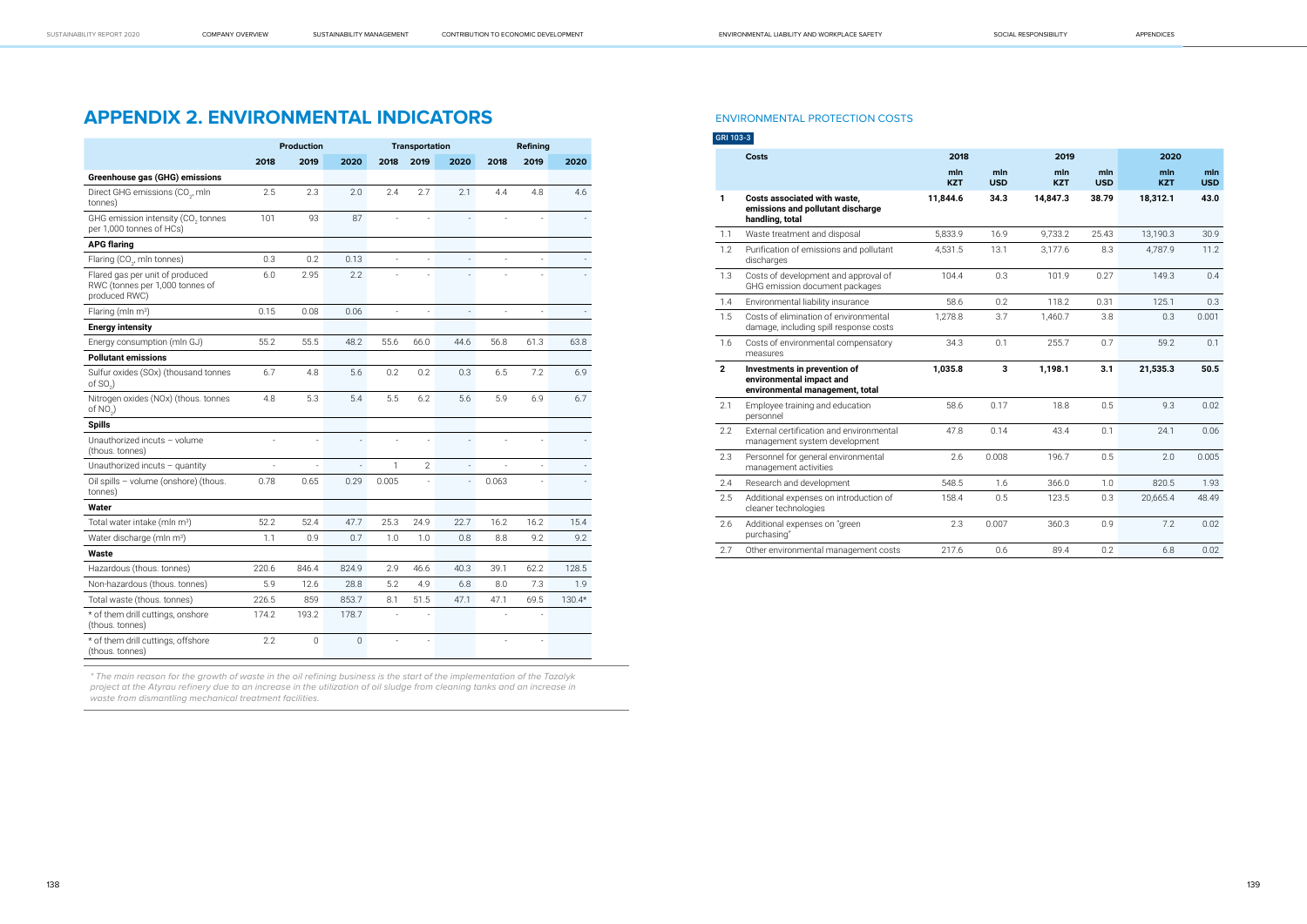#### ENVIRONMENTAL PAYMENTS (REGULATORY)

|                                        | 2018                  |         | 2019                  |         |                       | 2020    |
|----------------------------------------|-----------------------|---------|-----------------------|---------|-----------------------|---------|
|                                        | <b>KZT</b><br>million | mln USD | <b>KZT</b><br>million | mln USD | <b>KZT</b><br>million | min USD |
| Air emissions from APG flaring         | 1.998                 | 5.8     | 1.054                 | 2.7     | 1.170                 | 2.7     |
| Air emissions (other than APG flaring) | 1.258                 | 3.6     | 1,584                 | 4.1     | 1.843                 | 4.3     |
| Water pollution                        | 30                    | 0.1     | 63                    | 0.2     | 102                   | 0.2     |
| Waste disposal                         | 258                   | 0.7     | 131                   | 0.3     | 109                   | 0.3     |

#### LOCATION AND SCALE OF PRODUCTION OPERATIONS IN RELATION TO KEY BIODIVERSITY AREAS

#### 304-3

| <b>Site</b>                   | Location                                                                            | <b>Key biodiversity areas</b><br>(KBA)                                                                              | <b>Location in</b><br>relation to KBA                                                | Contract<br>territory (sq.<br>km) | <b>Impact mitigation</b><br>plan                                                         |
|-------------------------------|-------------------------------------------------------------------------------------|---------------------------------------------------------------------------------------------------------------------|--------------------------------------------------------------------------------------|-----------------------------------|------------------------------------------------------------------------------------------|
| Kansu                         | Karakiya District<br>Mangistau region                                               | Kenderli-Kayasan Nature<br>Conservation Area and<br>Ustvurt Nature Reserve                                          | Located in<br>the nature<br>conservation<br>area and near the<br>reserve             | 4,374.6                           | Decision is made to<br>exit the Project                                                  |
| Samtyr                        | South-east of<br>Mangistau region                                                   | Kenderli-Kayasan Nature<br>Conservation Area and<br>Ustyurt Nature Reserve                                          | Located next to a<br>reserve                                                         | 10.396.9                          | Exploratory design<br>stage                                                              |
| Urikhtau                      | Mugalzhar District<br>of Aktobe Region                                              | Kokzhide-Kumzhargan<br>Local State Nature Reserve                                                                   | Covers part of the<br>territory                                                      | 239.9                             | Hydrogeologocal<br>monitoring                                                            |
| Alibekmola<br>and<br>Kozhasay | Mugalzhar District<br>of Aktobe Region                                              | Kokzhide Sands<br>Kokzhide underground<br>water                                                                     | Located in close<br>proximity                                                        | 156.5                             | Hydrogeologocal<br>monitoring                                                            |
| Zhambyl                       | Kazakhstan Sector<br>of the Caspian Sea,<br><b>Atyrau District</b>                  | Special environmentally<br>sensitive zone of<br>Kazakhstan Sector of the<br>Caspian Sea, Novinsky<br>nature reserve | Located in<br>the nature<br>conservation area<br>and covers part<br>of the territory | 1.935.2                           | Regular<br>environmental<br>monitoring,<br>restrictions on<br>offshore oil<br>operations |
| Isatay                        | Central area of<br>the KSCS, north<br>Mangistau region                              | Special environmentally<br>sensitive zone of<br>Kazakhstan Sector of the<br>Caspian Sea                             | Located in<br>the nature<br>conservation area                                        | 1.060.0                           | Seasonal baseline<br>environmental<br>studies, regular<br>environmental<br>monitoring    |
| Satpayev                      | North-west of<br>Kazakhstan Sector<br>of the Caspian Sea,<br><b>Atyrau District</b> | Special environmentally<br>sensitive zone of<br>Kazakhstan Sector of the<br>Caspian Sea                             | Located in<br>the nature<br>conservation area                                        | 1,481.0                           | Procedures to<br>return the territory<br>and surrender the<br>Contract have started      |

## **APPENDIX 3. GRI CONTENT INDEX**

#### 102-55

|       |           |                           | <b>Association Association with</b> |
|-------|-----------|---------------------------|-------------------------------------|
|       | Omission/ | with the UN               | 17 Sustainable                      |
| Page  |           | reason for Global Compact | <b>Development</b>                  |
| umber | omission  | <b>Principles</b>         | Goals                               |
|       |           |                           |                                     |

| <b>GRI Standard</b>                            | <b>Disclosure</b>                                                                          | Page<br>number             | omission | reason for Global Compact<br><b>Principles</b> | Development<br><b>Goals</b> |
|------------------------------------------------|--------------------------------------------------------------------------------------------|----------------------------|----------|------------------------------------------------|-----------------------------|
| GRI 101: Foundation 2016                       |                                                                                            |                            |          |                                                |                             |
|                                                |                                                                                            | <b>General disclosures</b> |          |                                                |                             |
| GRI 102: General<br><b>Disclosures</b><br>2016 | 102-1 Name of the organisation                                                             | 3, 5, 7, 9, 11,<br>13, 21  |          |                                                |                             |
|                                                | 102-2 Activities, brands, products, and<br>services                                        | 3, 5, 7, 9, 11,<br>13, 21  |          |                                                |                             |
|                                                | 102-3 Location of headquarters                                                             | 153                        |          |                                                |                             |
|                                                | 102-4 Location of operations                                                               | 21                         |          |                                                |                             |
|                                                | 102-5 Ownership and legal form                                                             | 21                         |          |                                                |                             |
|                                                | 102-6 Markets served                                                                       | 21                         |          |                                                | 9                           |
|                                                | 102-7 Scale of the organisation                                                            | 3, 5, 7, 9, 11,<br>13, 119 |          |                                                | 9                           |
|                                                | 102-8 Information on employees and<br>other workers                                        | 3, 5, 7, 9, 11,<br>13, 119 |          |                                                | 8                           |
|                                                | 102-9 Supply chain                                                                         | 21,78                      |          |                                                | 12                          |
|                                                | 102-10 Significant changes to the<br>organisation and its supply chain                     | 43,78                      |          |                                                | 9, 12                       |
|                                                | 102-11 Precautionary Principle or<br>approach                                              | 57                         |          | $\overline{7}$                                 | 14, 15                      |
|                                                | 102-12 External initiatives                                                                | 64                         |          |                                                | 17                          |
|                                                | 102-13 Membership in associations                                                          | 64                         |          |                                                | 17                          |
|                                                | 102-14 Statement from senior<br>decision-maker                                             | 16, 18                     |          |                                                |                             |
|                                                | 102-15 Key impacts, risks, and<br>opportunities                                            | 40, 49, AR*                |          |                                                | 9                           |
|                                                | 102-16 Values, principles, standards, and<br>norms of behaviour                            | 28,56                      |          | 1, 2, 4                                        | 5, 10, 16                   |
|                                                | 102-17 Mechanisms for advice and<br>concerns about ethics                                  | 57                         |          | 2, 6, 10                                       | 5, 10, 16                   |
|                                                | 102-18 Governance structure                                                                | 31                         |          |                                                | 16                          |
|                                                | 102-20 Executive-level responsibility for<br>economic, environmental, and social<br>topics | 32                         |          |                                                |                             |
|                                                | 102-21 Consulting stakeholders on<br>economic, environmental, and social<br>topics         | 32                         |          |                                                |                             |
|                                                | 102-22 Composition of the highest<br>governance body and its committees                    | 34                         |          |                                                |                             |
|                                                | 102-23 Chair of the highest governance<br>body                                             | 34                         |          |                                                |                             |
|                                                | 102-24 Nominating and selecting the<br>highest governance body                             | 35                         |          |                                                |                             |
|                                                | 102-25 Conflicts of interests                                                              | 35,80                      |          |                                                |                             |
|                                                |                                                                                            |                            |          |                                                |                             |

*For the Materiality Disclosures Service, GRI Services reviewed that the GRI content index is clearly presented and the references for Disclosures 102-40 to 102-49 align with appropriate sections in the body of the report. The service was performed on the English version of the report.*

\*AR- Annual Report|2020 https://www.kmg.kz/uploads/reports/KMG\_AR2020\_ENG.pdf

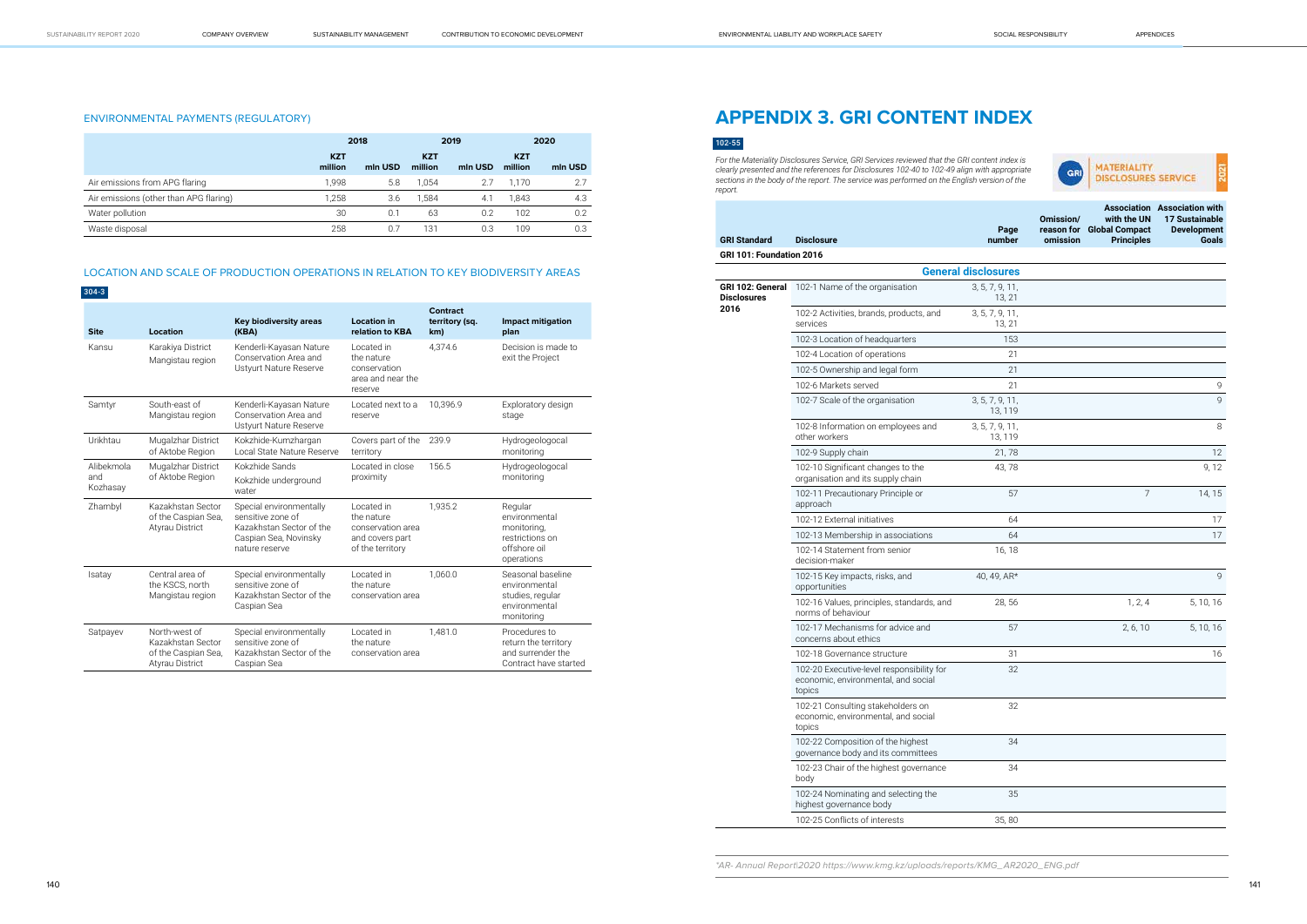| <b>GRI Standard</b> | <b>Disclosure</b>                                                                  | Page<br>number | Omission/<br>omission | with the UN<br>reason for Global Compact<br><b>Principles</b> | <b>Association</b> Association with<br><b>17 Sustainable</b><br><b>Development</b><br>Goals |
|---------------------|------------------------------------------------------------------------------------|----------------|-----------------------|---------------------------------------------------------------|---------------------------------------------------------------------------------------------|
|                     | 102-26 Role of highest governance body<br>in setting purpose, values, and strategy | 36             |                       |                                                               |                                                                                             |
|                     | 102-27 Collective knowledge of highest<br>governance body                          | 36             |                       |                                                               |                                                                                             |
|                     | 102-28 Evaluating the highest governance<br>body's performance                     | 36             |                       | 7                                                             |                                                                                             |
|                     | 102-29 Identifying and managing<br>economic, environmental, and social<br>impacts  | 37             |                       |                                                               |                                                                                             |
|                     | 102-30 Effectiveness of risk management<br>processes                               | 40, AR         |                       |                                                               |                                                                                             |
|                     | 102-31 Review of economic.<br>environmental, and social topics                     | 32, 40         |                       |                                                               |                                                                                             |
|                     | 102-32 Highest governance body's role in<br>sustainability reporting               | 14, 32, 40     |                       |                                                               |                                                                                             |
|                     | 102-33 Communicating critical concerns                                             | 32, 40         |                       |                                                               |                                                                                             |
|                     | 102-34 Nature and total number of critical<br>concerns                             | 32, 41         |                       |                                                               |                                                                                             |
|                     | 102-35 Remuneration policies                                                       | 41, AR         |                       |                                                               |                                                                                             |
|                     | 102-36 Process for determining<br>remuneration                                     | 41, AR         |                       |                                                               |                                                                                             |
|                     | 102-37 Stakeholders' involvement in<br>remuneration                                | 42, AR         |                       |                                                               |                                                                                             |
|                     | 102-38 Annual total compensation ratio                                             | <b>AR</b>      |                       |                                                               |                                                                                             |
|                     | 102-39 Percentage increase in annual<br>total compensation ratio                   | AR             |                       |                                                               |                                                                                             |
|                     | 102-40 List of stakeholder groups                                                  | 59             |                       |                                                               | 17                                                                                          |
|                     | 102-41 Collective bargaining agreements                                            | 123, 126       |                       | 3                                                             | 17                                                                                          |
|                     | 102-42 Identifying and selecting<br>stakeholders                                   | 59             |                       |                                                               | 17                                                                                          |
|                     | 102-43 Approach to stakeholder<br>engagement                                       | 59             |                       |                                                               | 17                                                                                          |
|                     | 102-44 Key topics and concerns raised                                              | 16, 18, 26     |                       |                                                               |                                                                                             |
|                     | 102-45 Entities included in the<br>consolidated financial statements               | 136            |                       |                                                               |                                                                                             |
|                     | 102-46 Defining report content and topic<br><b>Boundaries</b>                      | 14, 136        |                       |                                                               |                                                                                             |
|                     | 102-47 List of material topics                                                     | 61             |                       |                                                               |                                                                                             |
|                     | 102-48 Restatements of information                                                 | 136            |                       |                                                               |                                                                                             |
|                     | 102-49 Changes in reporting                                                        | 136            |                       |                                                               |                                                                                             |
|                     | 102-50 Reporting period                                                            | 14             |                       |                                                               |                                                                                             |
|                     | 102-51 Date of most recent report                                                  | 153            |                       |                                                               |                                                                                             |
|                     | 102-52 Reporting cycle                                                             | 14             |                       |                                                               |                                                                                             |
|                     | 102-53 Contact point for questions<br>regarding the report                         | 153            |                       |                                                               |                                                                                             |
|                     | 102-54 Claims of reporting in accordance<br>with the GRI Standards                 | 14             |                       |                                                               |                                                                                             |
|                     | 102-55 GRI content index                                                           | 141            |                       |                                                               |                                                                                             |
|                     | 102-56 External assurance                                                          | 14             |                       |                                                               |                                                                                             |
|                     |                                                                                    |                |                       |                                                               |                                                                                             |

| <b>GRI Standard</b>                                     | <b>Disclosure</b>                                                                          | Page<br>number         | Omission/<br>reason for<br>omission | with the UN<br><b>Global Compact</b><br><b>Principles</b> | <b>Association</b> Association with<br><b>17 Sustainable</b><br><b>Development</b><br>Goals |
|---------------------------------------------------------|--------------------------------------------------------------------------------------------|------------------------|-------------------------------------|-----------------------------------------------------------|---------------------------------------------------------------------------------------------|
|                                                         |                                                                                            | <b>Specific topics</b> |                                     |                                                           |                                                                                             |
| <b>GRI 103:</b><br>Management                           | 103-1 Explanation of the material topic<br>and its Boundary                                | 71                     |                                     |                                                           |                                                                                             |
| Approach 2016                                           | 103-2 The management approach and its<br>components                                        | 71                     |                                     |                                                           |                                                                                             |
|                                                         | 103-3 Evaluation of the management<br>approach                                             | 71                     |                                     |                                                           |                                                                                             |
| <b>GRI 201:</b><br><b>Economic</b>                      | 201-1 Direct economic value generated<br>and distributed                                   | 72                     |                                     |                                                           | 8                                                                                           |
| <b>Performance</b><br>2016                              | 201-2 Financial implications and other<br>risks and opportunities due to climate<br>change | 49                     |                                     |                                                           | 7, 13                                                                                       |
|                                                         | 201-3 Defined benefit plan obligations                                                     | 72                     |                                     |                                                           | 8                                                                                           |
|                                                         | 201-4 Financial assistance received from<br>government                                     | 72                     |                                     |                                                           |                                                                                             |
| <b>GRI 103:</b><br><b>Management</b>                    | 103-1 Explanation of the material topic<br>and its Boundary                                | 123                    |                                     |                                                           |                                                                                             |
| Approach 2016                                           | 103-2 The management approach and its<br>components                                        | 123                    |                                     |                                                           |                                                                                             |
|                                                         | 103-3 Evaluation of the management<br>approach                                             | 123                    |                                     |                                                           |                                                                                             |
| <b>GRI 202: Market</b><br>Presence 2016                 | 202-1 Ratios of standard entry level wage<br>by gender compared to local minimum<br>wage   | 123                    |                                     |                                                           | 8                                                                                           |
|                                                         | 202-2 Proportion of senior management<br>hired from the local community                    | 123                    |                                     |                                                           | 10                                                                                          |
| <b>GRI 103:</b><br>Management                           | 103-1 Explanation of the material topic<br>and its Boundary                                | 71                     |                                     |                                                           |                                                                                             |
| Approach 2016                                           | 103-2 The management approach and its<br>components                                        | 71                     |                                     |                                                           |                                                                                             |
|                                                         | 103-3 Evaluation of the management<br>approach                                             | 71                     |                                     |                                                           |                                                                                             |
| GRI 203: Indirect<br>Economic                           | 203-1 Infrastructure investments and<br>services supported                                 | 75, 129                |                                     |                                                           | 8                                                                                           |
| Impacts 2016                                            | 203-2 Significant indirect economic<br>impacts                                             | 75                     |                                     |                                                           | 8                                                                                           |
| <b>GRI 103:</b><br><b>Management</b>                    | 103-1 Explanation of the material topic<br>and its Boundary                                | 78                     |                                     |                                                           |                                                                                             |
| Approach 2016                                           | 103-2 The management approach and its<br>components                                        | 78                     |                                     |                                                           |                                                                                             |
|                                                         | 103-3 Evaluation of the management<br>approach                                             | 78                     |                                     |                                                           |                                                                                             |
| <b>GRI 204:</b><br><b>Procurement</b><br>Practices 2016 | 204-1 Proportion of spending on local<br>suppliers                                         | 78                     |                                     |                                                           | 8                                                                                           |
| <b>GRI 103:</b><br><b>Management</b>                    | 103-1 Explanation of the material topic<br>and its Boundary                                | 80                     |                                     |                                                           |                                                                                             |
| Approach 2016                                           | 103-2 The management approach and its<br>components                                        | 80                     |                                     |                                                           |                                                                                             |
|                                                         | 103-3 Evaluation of the management<br>approach                                             | 80                     |                                     |                                                           |                                                                                             |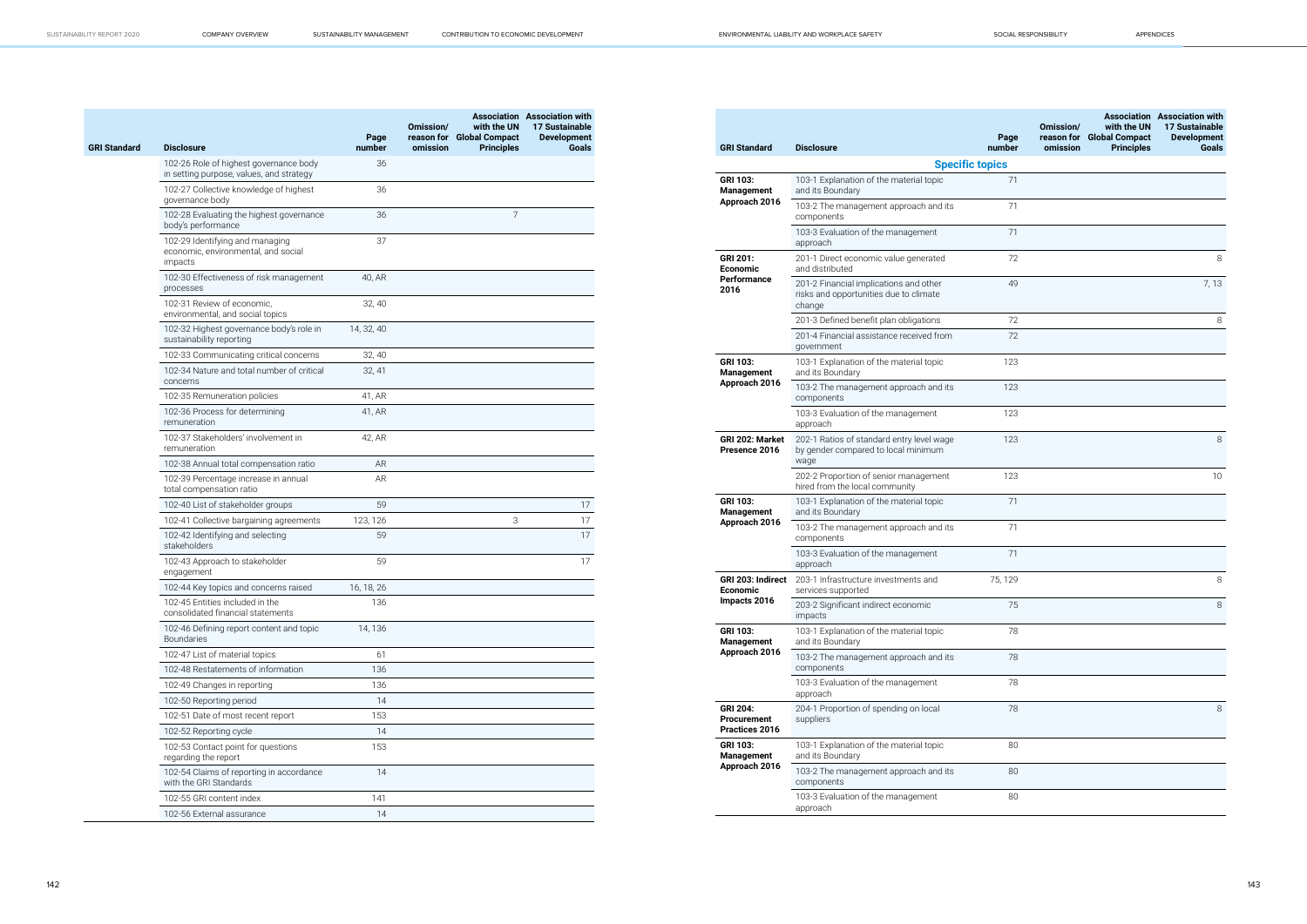| <b>GRI Standard</b>                                  | <b>Disclosure</b>                                                                           | Page<br>number | Omission/<br>omission | with the UN<br>reason for Global Compact<br><b>Principles</b> | <b>Association</b> Association with<br>17 Sustainable<br><b>Development</b><br><b>Goals</b> |
|------------------------------------------------------|---------------------------------------------------------------------------------------------|----------------|-----------------------|---------------------------------------------------------------|---------------------------------------------------------------------------------------------|
| <b>GRI 205: Anti-</b><br><b>Corruption 2016</b>      | 205-1 Operations assessed for risks<br>related to corruption                                | 80, 82         |                       | 10                                                            | 16                                                                                          |
|                                                      | 205-2 Communication and training about<br>anti-corruption policies and procedures           | 80, 82         |                       | 10                                                            | 16                                                                                          |
|                                                      | 205-3 Confirmed incidents of corruption<br>and actions taken                                | 80,82          |                       |                                                               |                                                                                             |
| <b>GRI 103:</b><br><b>Management</b>                 | 103-1 Explanation of the material topic<br>and its Boundary                                 | 80             |                       |                                                               |                                                                                             |
| Approach 2016                                        | 103-2 The management approach and its<br>components                                         | 80             |                       |                                                               |                                                                                             |
|                                                      | 103-3 Evaluation of the management<br>approach                                              | 80             |                       |                                                               |                                                                                             |
| <b>GRI 206:</b><br>Anti-competitive<br>Behavior 2016 | 206-1 Legal actions for anti-competitive<br>behavior, anti-trust, and monopoly<br>practices | 83             |                       |                                                               |                                                                                             |
| <b>GRI 103:</b><br><b>Management</b>                 | 103-1 Explanation of the material topic<br>and its Boundary                                 | 71             |                       |                                                               |                                                                                             |
| Approach 2016                                        | 103-2 The management approach and its<br>components                                         | 71             |                       |                                                               |                                                                                             |
|                                                      | 103-3 Evaluation of the management<br>approach                                              | 71             |                       |                                                               |                                                                                             |
| <b>GRI 207: Tax</b>                                  | 207-1 Taxation approach                                                                     | 73             |                       |                                                               | 8                                                                                           |
| 2019                                                 | 207-2 Tax administration and control, risk<br>management                                    | 40, 74, 75     |                       |                                                               | 8                                                                                           |
|                                                      | 207-3 Stakeholder engagement and<br>taxation regulation                                     | 75             |                       |                                                               | 8                                                                                           |
| <b>GRI 103:</b><br><b>Management</b>                 | 103-1 Explanation of the material topic<br>and its Boundary                                 | 71             |                       |                                                               |                                                                                             |
| Approach 2016                                        | 103-2 The management approach and its<br>components                                         | 71             |                       |                                                               |                                                                                             |
|                                                      | 103-3 Evaluation of the management<br>approach                                              | 71             |                       |                                                               |                                                                                             |
| GRI 301:<br>Materials 2016                           | 301-1 Materials used by weight or volume<br>(partial disclosure)                            | 24             |                       |                                                               |                                                                                             |
| <b>GRI 103:</b><br><b>Management</b>                 | 103-1 Explanation of the material topic<br>and its Boundary                                 | 100            |                       |                                                               |                                                                                             |
| Approach 2016                                        | 103-2 The management approach and its<br>components                                         | 100            |                       |                                                               |                                                                                             |
|                                                      | 103-3 Evaluation of the management<br>approach                                              | 100            |                       |                                                               |                                                                                             |
| GRI 302: Energy<br>2016                              | 302-1 Energy consumption within the<br>organisation                                         | 101            |                       |                                                               |                                                                                             |
|                                                      | 302-2 Energy consumption outside the<br>organisation                                        | 101            |                       |                                                               |                                                                                             |
|                                                      | 302-3 Energy intensity                                                                      | 102            |                       |                                                               |                                                                                             |
|                                                      | 302-4 Reduction of energy consumption                                                       | 102            |                       | 8                                                             | $\overline{7}$                                                                              |
| <b>GRI 103:</b><br><b>Management</b>                 | 103-1 Explanation of the material topic<br>and its Boundary                                 | 102            |                       |                                                               |                                                                                             |
| Approach 2016                                        | 103-2 The management approach and its<br>components                                         | 102            |                       |                                                               |                                                                                             |
|                                                      | 103-3 Evaluation of the management<br>approach                                              | 102            |                       |                                                               |                                                                                             |

|                                                |                                                                                                                                                                | Page     | Omission/<br>reason for | with the UN<br><b>Global Compact</b> | <b>Association</b> Association with<br><b>17 Sustainable</b><br><b>Development</b> |
|------------------------------------------------|----------------------------------------------------------------------------------------------------------------------------------------------------------------|----------|-------------------------|--------------------------------------|------------------------------------------------------------------------------------|
| <b>GRI Standard</b>                            | <b>Disclosure</b>                                                                                                                                              | number   | omission                | <b>Principles</b>                    | <b>Goals</b>                                                                       |
| GRI 303: Water<br>and Effluents<br>2018        | 303-1 Interaction with shared water<br>resources                                                                                                               | 103      |                         | 8                                    | 6                                                                                  |
|                                                | 303-2 Management of water discharge-<br>related impacts                                                                                                        | 103      |                         | 8                                    | 6                                                                                  |
|                                                | 303-3 Water intake                                                                                                                                             | 103      |                         | 8                                    | 6                                                                                  |
|                                                | 303-4 Water discharge (partial disclosure)                                                                                                                     | 103      |                         | 8                                    | 6                                                                                  |
|                                                | 303-5 Water consumption (partial<br>disclosure)                                                                                                                | 103      |                         | 8                                    | 6                                                                                  |
| <b>GRI 103:</b><br><b>Management</b>           | 103-1 Explanation of the material topic<br>and its Boundary                                                                                                    | 107      |                         |                                      |                                                                                    |
| Approach 2016                                  | 103-2 The management approach and its<br>components                                                                                                            | 107      |                         |                                      |                                                                                    |
|                                                | 103-3 Evaluation of the management<br>approach                                                                                                                 | 107, 139 |                         |                                      |                                                                                    |
| <b>GRI 304:</b><br><b>Biodiversity</b><br>2016 | 304-1 Operational sites owned, leased,<br>managed in, or adjacent to, protected<br>areas and areas of high biodiversity value<br>outside protected areas       | 107      |                         |                                      | 14, 15                                                                             |
|                                                | 304-2 Significant impacts of activities,<br>products, and services on biodiversity                                                                             | 110      |                         |                                      | 14, 15                                                                             |
|                                                | 304-3 Preserved or rehabilitated habitats                                                                                                                      | 140      |                         | 8                                    | 14, 15                                                                             |
|                                                | 304-4 Total number of IUCN Red List<br>species and National Conservation List<br>species with habitats in areas affected by<br>operations (partial disclosure) | 107      |                         | 8                                    | 14, 15                                                                             |
| <b>GRI 103:</b><br><b>Management</b>           | 103-1 Explanation of the material topic<br>and its Boundary                                                                                                    | 113      |                         |                                      |                                                                                    |
| Approach 2016                                  | 103-2 The management approach and its<br>components                                                                                                            | 113      |                         |                                      |                                                                                    |
|                                                | 103-3 Evaluation of the management<br>approach                                                                                                                 | 113      |                         |                                      |                                                                                    |
| <b>GRI 305:</b>                                | 305-1 Direct GHG emissions                                                                                                                                     | 114      |                         |                                      |                                                                                    |
| <b>Emissions 2016</b>                          | 305-2 Energy indirect GHG emissions                                                                                                                            | 114      |                         |                                      |                                                                                    |
|                                                | 305-3 Other indirect GHG emissions                                                                                                                             | 114      |                         |                                      |                                                                                    |
|                                                | 305-4 GHG emissions intensity                                                                                                                                  | 114      |                         |                                      |                                                                                    |
|                                                | 305-5 Reduction of GHG emissions                                                                                                                               | 115, 116 |                         | 8                                    | 13                                                                                 |
|                                                | 305-6 Emissions of ozone-depleting<br>substances (ODS)                                                                                                         | 114      |                         |                                      |                                                                                    |
|                                                | 305-7 Emissions of Nox, Sox, and other<br>major pollutants                                                                                                     | 115      |                         |                                      |                                                                                    |
| GRI 103:<br><b>Management</b>                  | 103-1 Explanation of the material topic<br>and its Boundary                                                                                                    | 102, 105 |                         |                                      |                                                                                    |
| Approach 2016                                  | 103-2 The management approach and its<br>components                                                                                                            | 102, 105 |                         |                                      |                                                                                    |
|                                                | 103-3 Evaluation of the management<br>approach                                                                                                                 | 102, 105 |                         |                                      |                                                                                    |
| GRI 306:<br><b>Effluents and</b>               | 306-1 Water discharge by quality and<br>destination                                                                                                            | 103      |                         |                                      |                                                                                    |
| <b>Waste 2016</b>                              | 306-2 Waste by type and methods<br>Appeals                                                                                                                     | 105      |                         |                                      | 12                                                                                 |
|                                                | 306-3 Significant spills                                                                                                                                       | 90       |                         |                                      |                                                                                    |
|                                                | 306-4 Transport of hazardous waste                                                                                                                             | 105      |                         |                                      |                                                                                    |
|                                                | 306-5Water bodies affected by water<br>discharges and/or runoff                                                                                                | 103      |                         |                                      |                                                                                    |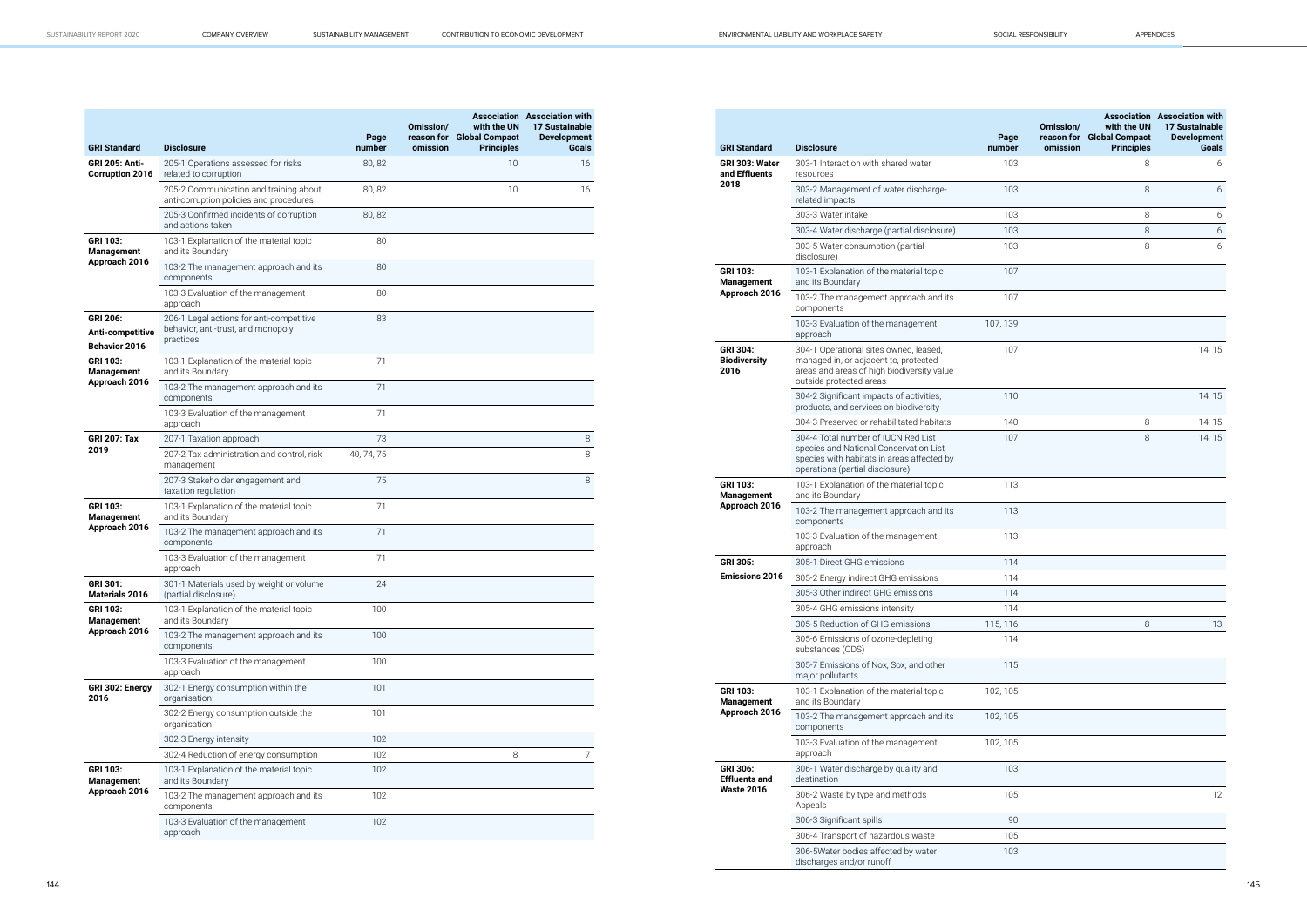| <b>GRI Standard</b>                                                              | <b>Disclosure</b>                                                                                                         | Page<br>number | Omission/<br>reason for<br>omission | with the UN<br><b>Global Compact</b><br><b>Principles</b> | <b>Association Association with</b><br><b>17 Sustainable</b><br><b>Development</b><br>Goals |
|----------------------------------------------------------------------------------|---------------------------------------------------------------------------------------------------------------------------|----------------|-------------------------------------|-----------------------------------------------------------|---------------------------------------------------------------------------------------------|
| GRI 103:<br>Management                                                           | 103-1 Explanation of the material topic<br>and its Boundary                                                               | 116            |                                     |                                                           |                                                                                             |
| Approach 2016                                                                    | 103-2 The management approach and its<br>components                                                                       | 116            |                                     |                                                           |                                                                                             |
|                                                                                  | 103-3 Evaluation of the management<br>approach                                                                            | 116            |                                     |                                                           |                                                                                             |
| <b>GRI 307:</b><br><b>Environmental</b><br><b>Compliance</b><br>2016             | 307-1 Non-compliance with environmental<br>laws and regulations                                                           | 116            |                                     |                                                           |                                                                                             |
| GRI 103:<br>Management                                                           | 103-1 Explanation of the material topic<br>and its Boundary                                                               | 89             |                                     |                                                           |                                                                                             |
| Approach 2016                                                                    | 103-2 The management approach and its<br>components                                                                       | 89             |                                     |                                                           |                                                                                             |
|                                                                                  | 103-3 Evaluation of the management<br>approach                                                                            | 89             |                                     |                                                           |                                                                                             |
| <b>GRI 308:</b><br><b>Supplier</b><br><b>Environmental</b><br>Assessment<br>2016 | 308-1 New suppliers that were screened<br>using environmental criteria (partial<br>disclosure)                            | 89             |                                     |                                                           |                                                                                             |
| GRI 103:<br>Management                                                           | 103-1 Explanation of the material topic<br>and its Boundary                                                               | 119            |                                     |                                                           |                                                                                             |
| Approach 2016                                                                    | 103-2 The management approach and its<br>components                                                                       | 119            |                                     |                                                           |                                                                                             |
|                                                                                  | 103-3 Evaluation of the management<br>approach                                                                            | 119            |                                     |                                                           |                                                                                             |
| GRI 401:<br><b>Employment</b>                                                    | 401-1 New employee hires and employee<br>turnover                                                                         | 119            |                                     |                                                           | 8                                                                                           |
| 2016                                                                             | 401-2 Benefits provided to full-time<br>employees that are not provided to<br>temporary or part-time employees            | 119            |                                     |                                                           | 8                                                                                           |
|                                                                                  | 401-3 Parental leave                                                                                                      | 119            |                                     |                                                           | 8                                                                                           |
| <b>GRI 103:</b><br>Management                                                    | 103-1 Explanation of the material topic<br>and its Boundary                                                               | 85, 93         |                                     |                                                           |                                                                                             |
| Approach 2016                                                                    | 103-2 The management approach and its<br>components                                                                       | 85, 93         |                                     |                                                           |                                                                                             |
|                                                                                  | 103-3 Evaluation of the management<br>approach                                                                            | 85, 93         |                                     |                                                           |                                                                                             |
| <b>GRI 403:</b><br>Occupational                                                  | 403-1 Occupational health and safety<br>management system                                                                 | 85, 93         |                                     |                                                           | 3                                                                                           |
| Health and<br>Safety 2018                                                        | 403-2 Hazard identification, risk<br>assessment, and accident investigation                                               | 89             |                                     |                                                           | 3                                                                                           |
|                                                                                  | 403-3 Occupational health services                                                                                        | 93             |                                     |                                                           | 3                                                                                           |
|                                                                                  | 403-4 Worker participation, consultation,<br>and communication on occupational<br>health and safety                       | 93             |                                     |                                                           | 3                                                                                           |
|                                                                                  | 403-5 Worker training on occupational<br>health and safety                                                                | 93             |                                     |                                                           | 3                                                                                           |
|                                                                                  | 403-6 Promotion of worker health                                                                                          | 93             |                                     |                                                           | 3                                                                                           |
|                                                                                  | 403-7 Prevention and mitigation of<br>occupational health and safety impacts<br>directly linked by business relationships | 93             |                                     |                                                           | 3                                                                                           |
|                                                                                  | 403-9 Work-related injuries (partial<br>disclosure)                                                                       | 89             |                                     |                                                           | 3                                                                                           |

| <b>GRI Standard</b>                                                                             | <b>Disclosure</b>                                                                                                          | Page<br>number | Omission/<br>reason for<br>omission | with the UN<br><b>Global Compact</b><br><b>Principles</b> | <b>Association Association with</b><br><b>17 Sustainable</b><br><b>Development</b><br><b>Goals</b> |
|-------------------------------------------------------------------------------------------------|----------------------------------------------------------------------------------------------------------------------------|----------------|-------------------------------------|-----------------------------------------------------------|----------------------------------------------------------------------------------------------------|
| <b>GRI 103:</b><br><b>Management</b>                                                            | 103-1 Explanation of the material topic<br>and its Boundary                                                                | 127            |                                     |                                                           |                                                                                                    |
| Approach 2016                                                                                   | 103-2 The management approach and its<br>components                                                                        | 127            |                                     |                                                           |                                                                                                    |
|                                                                                                 | 103-3 Evaluation of the management<br>approach                                                                             | 127            |                                     |                                                           |                                                                                                    |
| <b>GRI 404:</b><br><b>Training and</b>                                                          | 404-1 Average hours of training per year<br>per employee                                                                   | 127            |                                     |                                                           | 4                                                                                                  |
| <b>Education 2016</b>                                                                           | 404-2 Programs for upgrading employee<br>skills and transition assistance<br>programmes                                    | 117, 127       |                                     |                                                           | $\overline{4}$                                                                                     |
| <b>GRI 103:</b><br><b>Management</b>                                                            | 103-1 Explanation of the material topic<br>and its Boundary                                                                | 123            |                                     |                                                           |                                                                                                    |
| Approach 2016                                                                                   | 103-2 The management approach and its<br>components                                                                        | 123            |                                     |                                                           |                                                                                                    |
|                                                                                                 | 103-3 Evaluation of the management<br>approach                                                                             | 123            |                                     |                                                           |                                                                                                    |
| <b>GRI 405:</b><br><b>Diversity</b>                                                             | 405-1 Diversity of governance bodies and<br>employees (partial disclosure)                                                 | 123            |                                     |                                                           | 10                                                                                                 |
| and Equal<br><b>Opportunity</b><br>2016                                                         | 405-2 Ratio of basic salary and<br>remuneration of women to men                                                            | 123            |                                     |                                                           | 10 <sup>°</sup>                                                                                    |
| <b>GRI 103:</b><br><b>Management</b>                                                            | 103-1 Explanation of the material topic<br>and its Boundary                                                                | 123            |                                     |                                                           |                                                                                                    |
| Approach 2016                                                                                   | 103-2 The management approach and its<br>components                                                                        | 123            |                                     |                                                           |                                                                                                    |
|                                                                                                 | 103-3 Evaluation of the management<br>approach                                                                             | 123            |                                     |                                                           |                                                                                                    |
| <b>GRI 406: Non-</b><br><b>Discrimination</b><br>2016                                           | 406-1 Incidents of discrimination and<br>corrective actions taken                                                          | 123            |                                     | 10                                                        | 16                                                                                                 |
| <b>GRI 103:</b><br><b>Management</b>                                                            | 103-1 Explanation of the material topic<br>and its Boundary                                                                | 123            |                                     |                                                           |                                                                                                    |
| Approach 2016                                                                                   | 103-2 The management approach and its<br>components                                                                        | 123            |                                     |                                                           |                                                                                                    |
|                                                                                                 | 103-3 Evaluation of the management<br>approach                                                                             | 123            |                                     |                                                           |                                                                                                    |
| <b>GRI 407:</b><br>Freedom of<br><b>Association</b><br>and Collective<br><b>Bargaining 2016</b> | 407-1 Operations and suppliers in which<br>the right to freedom of association and<br>collective bargaining may be at risk | 123            |                                     | 3                                                         | 16                                                                                                 |
| <b>GRI 103:</b><br><b>Management</b>                                                            | 103-1 Explanation of the material topic<br>and its Boundary                                                                | 123            |                                     |                                                           |                                                                                                    |
| Approach 2016                                                                                   | 103-2 The management approach and its<br>components                                                                        | 123            |                                     |                                                           |                                                                                                    |
|                                                                                                 | 103-3 Evaluation of the management<br>approach                                                                             | 123            |                                     |                                                           |                                                                                                    |
| GRI 408: Child<br><b>Labor 2016</b>                                                             | 408-1 Operations and suppliers with<br>significant risk of child labour usage                                              | 123            |                                     | 5                                                         | 16                                                                                                 |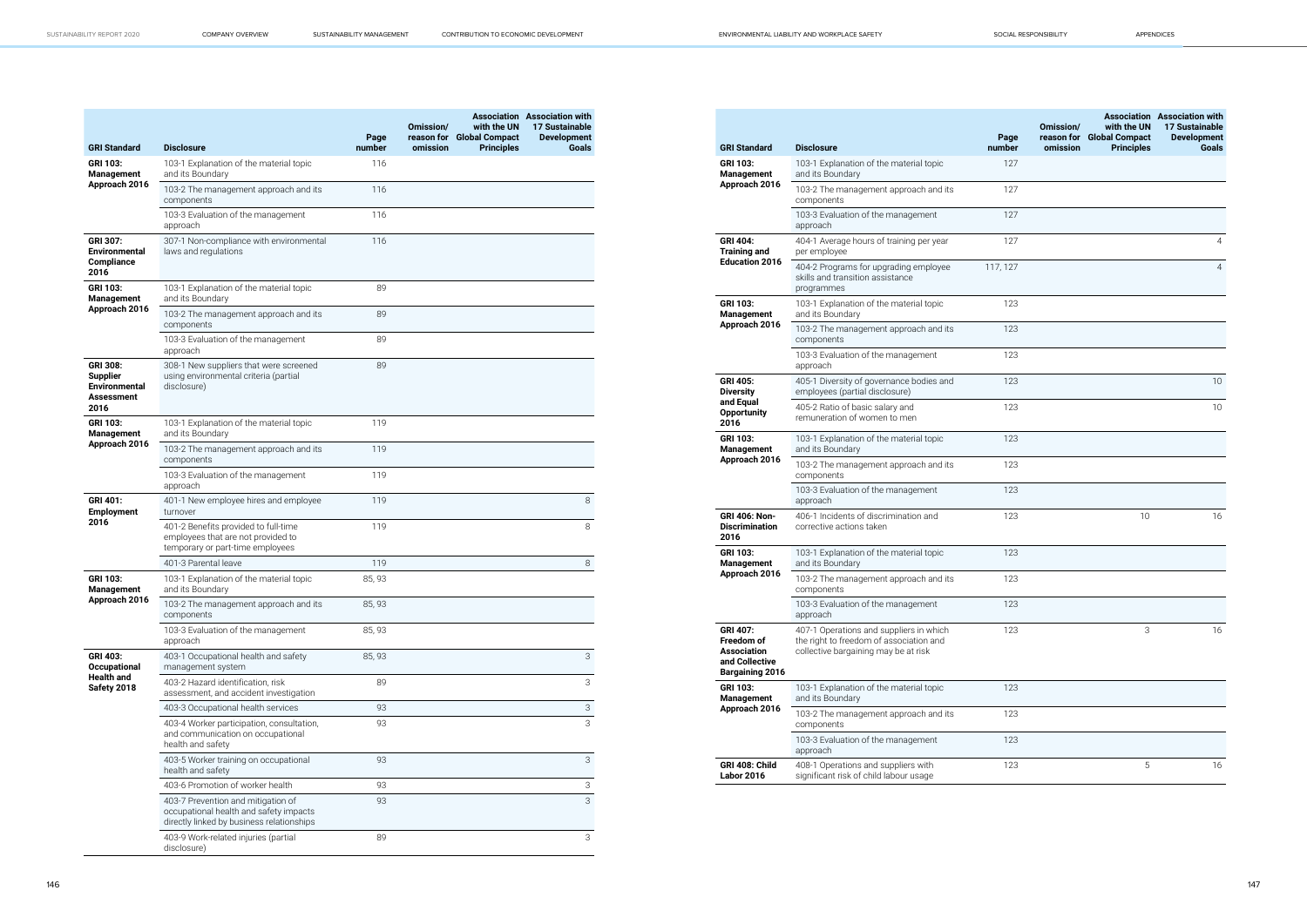| <b>GRI Standard</b>                                             | <b>Disclosure</b>                                                                                                            | Page<br>number | Omission/<br>omission | with the UN<br>reason for Global Compact<br><b>Principles</b> | <b>Association</b> Association with<br>17 Sustainable<br><b>Development</b><br>Goals |
|-----------------------------------------------------------------|------------------------------------------------------------------------------------------------------------------------------|----------------|-----------------------|---------------------------------------------------------------|--------------------------------------------------------------------------------------|
| GRI 103:<br>Management<br>Approach 2016                         | 103-1 Explanation of the material topic<br>and its Boundary                                                                  | 123            |                       |                                                               |                                                                                      |
|                                                                 | 103-2 The management approach and its<br>components                                                                          | 123            |                       |                                                               |                                                                                      |
|                                                                 | 103-3 Evaluation of the management<br>approach                                                                               | 123            |                       |                                                               |                                                                                      |
| GRI 409: Forced<br>or Compulsory<br><b>Labor 2016</b>           | 409-1 Operations and suppliers at<br>significant risk for incidents of forced or<br>compulsory labour                        | 123            |                       | 4                                                             | 16                                                                                   |
| <b>GRI 103:</b><br><b>Management</b>                            | 103-1 Explanation of the material topic<br>and its Boundary                                                                  | 49,53          |                       |                                                               |                                                                                      |
| Approach 2016                                                   | 103-2 The management approach and its<br>components                                                                          | 49, 53         |                       |                                                               |                                                                                      |
|                                                                 | 103-3 Evaluation of the management<br>approach                                                                               | 49             |                       |                                                               |                                                                                      |
| <b>GRI 410:</b><br>Security<br>Practices 2016                   | 410-1 Security personnel trained in human<br>rights policies or procedures                                                   | 58             |                       |                                                               | 16                                                                                   |
| GRI 103:<br><b>Management</b>                                   | 103-1 Explanation of the material topic<br>and its Boundary                                                                  | 49             |                       |                                                               |                                                                                      |
| Approach 2016                                                   | 103-2 The management approach and its<br>components                                                                          | 49             |                       |                                                               |                                                                                      |
|                                                                 | 103-3 Evaluation of the management<br>approach                                                                               | 49             |                       |                                                               |                                                                                      |
| <b>GRI 412:</b><br><b>Human Rights</b><br>Assessment            | 412-1 Operations that have been subject<br>to human rights reviews or impact<br>assessments                                  | 58             |                       |                                                               | 16                                                                                   |
| 2016                                                            | 412-2 Employee training on human rights<br>policies or procedures                                                            | 58             |                       |                                                               | 16                                                                                   |
| <b>GRI 103:</b><br>Management                                   | 103-1 Explanation of the material topic<br>and its Boundary                                                                  | 129            |                       |                                                               |                                                                                      |
| Approach 2016                                                   | 103-2 The management approach and its<br>components                                                                          | 129            |                       |                                                               |                                                                                      |
|                                                                 | 103-3 Evaluation of the management<br>approach                                                                               | 129            |                       |                                                               |                                                                                      |
| GRI 413: Local<br><b>Communities</b><br>2016                    | 413-1 Operations with local community<br>engagement, impact assessments,<br>and development programs (partial<br>disclosure) | 129            |                       |                                                               |                                                                                      |
| <b>GRI 103:</b><br><b>Management</b>                            | 103-1 Explanation of the material topic<br>and its Boundary                                                                  | 80             |                       |                                                               |                                                                                      |
| Approach 2016                                                   | 103-2 The management approach and its<br>components                                                                          | 80             |                       |                                                               |                                                                                      |
|                                                                 | 103-3 Evaluation of the management<br>approach                                                                               | 80             |                       |                                                               |                                                                                      |
| GRI 414:<br><b>Supplier Social</b><br><b>Assessment</b><br>2016 | 414-1 New suppliers that were screened<br>using social criteria (partial disclosure)                                         | 80             |                       |                                                               |                                                                                      |
| <b>GRI 103:</b><br><b>Management</b><br>Approach 2016           | 103-1 Explanation of the material topic<br>and its Boundary                                                                  | 71             |                       |                                                               |                                                                                      |
|                                                                 | 103-2 The management approach and its<br>components                                                                          | 71             |                       |                                                               |                                                                                      |
|                                                                 | 103-3 Evaluation of the management<br>approach                                                                               | 71             |                       |                                                               |                                                                                      |

|                                                              |                                                                                                                                                                          | Page     | Omission/                                                                                                    | with the UN<br>reason for Global Compact | <b>Association</b> Association with<br>17 Sustainable<br><b>Development</b> |
|--------------------------------------------------------------|--------------------------------------------------------------------------------------------------------------------------------------------------------------------------|----------|--------------------------------------------------------------------------------------------------------------|------------------------------------------|-----------------------------------------------------------------------------|
| <b>GRI Standard</b>                                          | <b>Disclosure</b>                                                                                                                                                        | number   | omission                                                                                                     | <b>Principles</b>                        | <b>Goals</b>                                                                |
| GRI 415: Public<br><b>Policy 2016</b>                        | 415-1 Political contributions                                                                                                                                            | 72       |                                                                                                              |                                          |                                                                             |
| <b>GRI 416:</b><br><b>Customer Health</b><br>and Safety 2016 | 416-1Assessment of the health and safety<br>impacts of product and service categories                                                                                    |          | No reported<br>impact of<br>products<br>and service<br>categories of<br>services on<br>health and<br>safety. |                                          |                                                                             |
|                                                              | 416-2 Incidents of non-compliance<br>concerning the health and safety impacts<br>of products and services                                                                |          | No reported<br>impact<br>of non-<br>compliance<br>concerning<br>on health and<br>safety.                     |                                          |                                                                             |
| <b>GRI 418:</b><br><b>Customer</b><br>Privacy 2016           | 418-1 Substantiated complaints<br>concerning breaches of customer privacy<br>and losses of customer data                                                                 |          | No reported<br>substantiated<br>complaints<br>concerning<br>on privacy<br>and losses<br>of customer<br>data. |                                          |                                                                             |
| <b>GRI 103:</b><br>Management                                | 103-1 Explanation of the material topic<br>and its Boundary                                                                                                              | 80       |                                                                                                              |                                          |                                                                             |
| Approach 2016                                                | 103-2 The management approach and its<br>components                                                                                                                      | 80       |                                                                                                              |                                          |                                                                             |
|                                                              | 103-3 Evaluation of the management<br>approach                                                                                                                           | 80       |                                                                                                              |                                          |                                                                             |
| <b>GRI 419:</b><br>Socioeconomic<br>Compliance<br>2016       | 419-1 Non-compliance with laws and<br>regulations in the social and economic<br>area                                                                                     | 83       |                                                                                                              |                                          |                                                                             |
| <b>GRI Sector</b><br><b>Disclosures: Oil</b>                 | OG3 Total amunt of renewable energy<br>generated by source                                                                                                               | 49, 101  |                                                                                                              | 9                                        | $\overline{7}$                                                              |
| and Gas                                                      | OG4 Number and percentage of<br>significant operating sites in which<br>biodiversity risk has been assessed and<br>monitored                                             | 107, 110 |                                                                                                              | 8                                        | 14, 15                                                                      |
|                                                              | OG5 Volume and disposal of formation or<br>produced water                                                                                                                | 103      |                                                                                                              |                                          |                                                                             |
|                                                              | OG6 Volume of flared and vented<br>hydrocarbons                                                                                                                          | 116      |                                                                                                              |                                          |                                                                             |
|                                                              | OG7 Amount of drilling waste and<br>strategies for treatment and disposal                                                                                                | 107      |                                                                                                              |                                          |                                                                             |
|                                                              | OG8 Benzene, lead and sulphur content<br>in fuels                                                                                                                        | 24       |                                                                                                              |                                          |                                                                             |
|                                                              | OG12 Operations where involuntary<br>resettlement took place, the number of<br>households resettled in each and how<br>their livelihoods were affected in the<br>process |          | No reported<br>substantiated<br>involuntary<br>resettlement<br>took place                                    |                                          |                                                                             |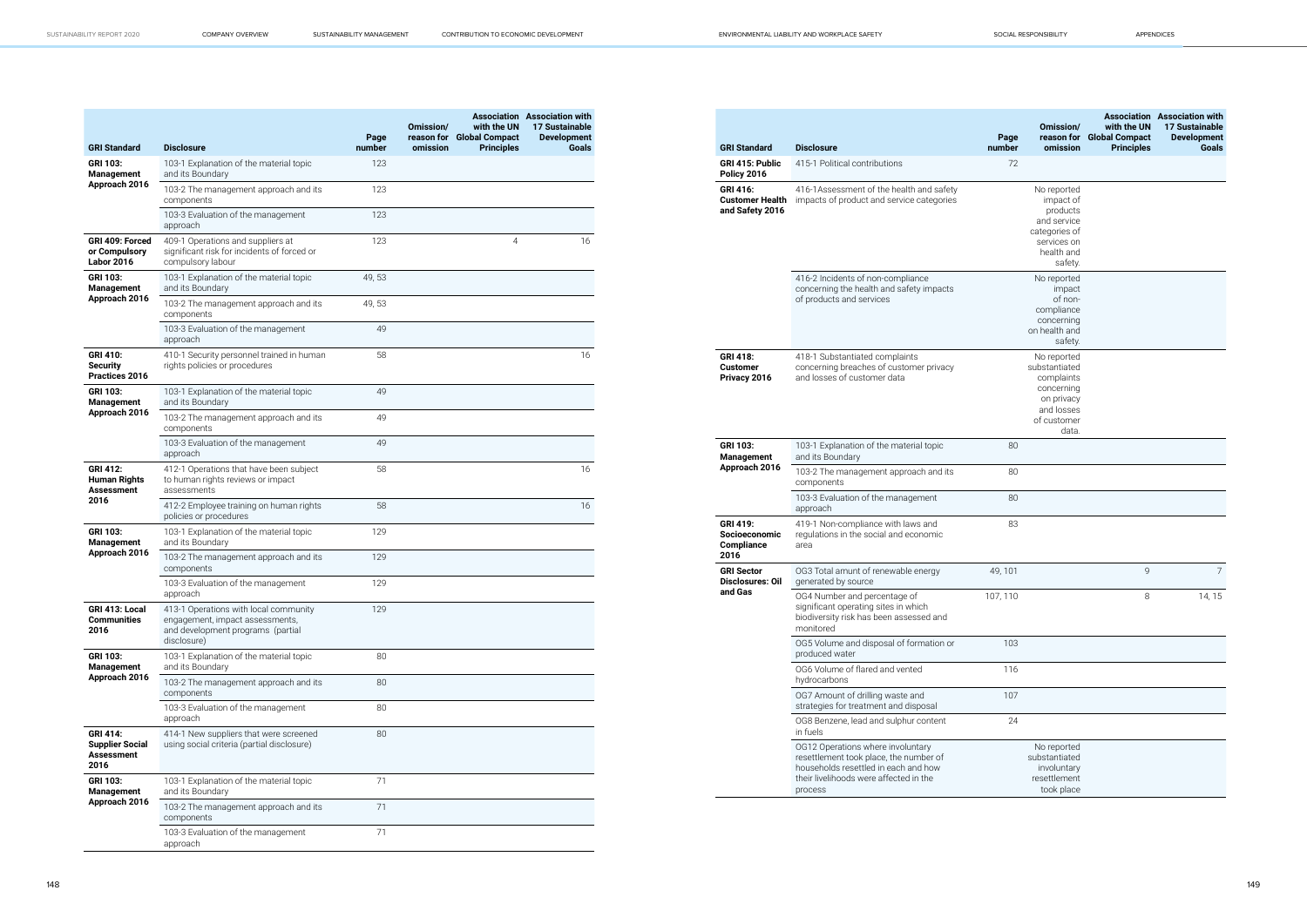| protection, emergency prevention                  |
|---------------------------------------------------|
| ion                                               |
|                                                   |
| ent Committee of the Board of Directors of JSC NC |
|                                                   |
|                                                   |
|                                                   |
|                                                   |
|                                                   |
| rvation Association                               |
|                                                   |
|                                                   |
|                                                   |
|                                                   |
|                                                   |
| ship                                              |
|                                                   |
| C                                                 |
| p                                                 |
| àas"                                              |
| p                                                 |
|                                                   |
| t" Limited Liability Partnership                  |
|                                                   |
|                                                   |
|                                                   |
|                                                   |
|                                                   |

## **APPENDIX 4. ABBREVIATIONS AND ACRONYMS**

| AG               | Amangedy Gas Limited Liability Partnership                                            |
|------------------|---------------------------------------------------------------------------------------|
| <b>AGDS</b>      | Automated gas distribution station                                                    |
| <b>AGIS</b>      | Analytical geographic information system                                              |
| <b>AGP</b>       | Asia Gas Pipeline Limited Liability Partnership                                       |
| AMP              | Administrative and managerial personnel                                               |
| <b>APCS</b>      | Advance process control system                                                        |
| <b>APG</b>       | Associated petroleum gas                                                              |
| AR               | Annual report                                                                         |
| AR               | Atyrau Refinery Limited Liability Partnership                                         |
| <b>BASF</b>      | Badische Anilin- & Soda-Fabrik, the largest chemical group in the world               |
| BC               | <b>Business centre</b>                                                                |
| bln              | Billion(s)                                                                            |
| BoD              | <b>Board of Directors</b>                                                             |
| ΒP               | <b>British Petroleum</b>                                                              |
| BPD              | Bird protection devices                                                               |
| <b>BSGP</b>      | Beineu-Shymkent Gas Pipeline Limited Liability Partnership                            |
| <b>CAPEX</b>     | Capital expenditure                                                                   |
| CВ               | Joint venture CASPI BITUM Limited Liability Partnership                               |
| CС               | Corporate Centre                                                                      |
| CС               | Crisis centre                                                                         |
| <b>CD&amp;ES</b> | Civid defence and emergency situations                                                |
| <b>CDP</b>       | Carbon Disclosure Project                                                             |
| <b>CFS</b>       | Consolidated financial statements                                                     |
| СМТ              | Crisis management teams of JSC NC "KazMunayGas"                                       |
| <b>CNG</b>       | Compressed natural gas                                                                |
| COVID-19         | Coronavirus Disease 2019                                                              |
| <b>CPC</b>       | Caspian Pipeline Consortium Limited Liability Partnership                             |
| <b>CRMS</b>      | Corporate risk management system                                                      |
| СS               | Compressor station                                                                    |
| <b>CSC</b>       | Computer simulator complex                                                            |
| CVI              | Coronavirus infection                                                                 |
| <b>DAPICG</b>    | Detailed Action Plan to Improve Corporate Governance at KMG for 2019-2020             |
| <b>DBK</b>       | Joint Stock Company Development Bank of Kazakhstan                                    |
| <b>DCS</b>       | Distributed control system                                                            |
| <b>DED</b>       | Design-and-estimate documentation                                                     |
| <b>DWPT</b>      | "Department of the water production and transportation" Limited Liability Partnership |
| EI               | Electroic invoice                                                                     |
| <b>EIA</b>       | Environmental impact assessment                                                       |
| <b>EITI</b>      | Extractive Industries Transparency Initiative                                         |
| <b>EMG</b>       | Embamunaygas Joint Stock Company                                                      |
| <b>EOSR</b>      | Emergency oil spill response                                                          |
| EP               | JSC KazMunaiGas Exploration Production                                                |

| <b>ERP</b>     | Enterprise Resource Planning                                                                                           |
|----------------|------------------------------------------------------------------------------------------------------------------------|
| ES             | Emergency situation                                                                                                    |
| <b>ESG</b>     | Environmental, Social, and Governance                                                                                  |
| <b>ETE</b>     | Engineering and technical employees                                                                                    |
| <b>FAR</b>     | Fatal Accident Rate (per 100 million man-hours)                                                                        |
| <b>FERs</b>    | Fuel and energy resources                                                                                              |
| FS             | Feasibility study                                                                                                      |
| GMI            | Global Methane Initiative                                                                                              |
| <b>GMS</b>     | Gas-measuring station                                                                                                  |
| <b>GRI</b>     | Global Reporting Initiative                                                                                            |
| <b>GWS</b>     | Goods, works, and services                                                                                             |
| <b>H&amp;S</b> | Health and safety                                                                                                      |
| <b>HCs</b>     | Hydrocarbons                                                                                                           |
| ΗF             | Hydraulic fracturing                                                                                                   |
| <b>HSE</b>     | Health, Safety and Environment                                                                                         |
| <b>HSE</b>     | Health, safety, and environmental protection                                                                           |
| <b>HSE</b>     | Health, safety, industrial and fire safety, environmental protection, emergency prevention                             |
| <b>HSE</b>     | Occupational health, safety, and environmental protection                                                              |
| <b>HSESDC</b>  | Health, Safety, Environment and Sustainable Development Committee of the Board of Directors of JSC NC<br>"KazMunayGas" |
| <b>IAOT</b>    | International Association of Oil Transporters                                                                          |
| <b>ICA</b>     | Intergas Central Asia Joint Stock Company                                                                              |
| <b>IFRS</b>    | International Financial Reporting Standards                                                                            |
| <b>IGCC</b>    | Integrated gas chemical complex                                                                                        |
| <b>IOGP</b>    | International Association of Oil & Gas Producers                                                                       |
| <b>IPIECA</b>  | International Petroleum Industry Environmental Conservation Association                                                |
| <b>ITS</b>     | Information trust system                                                                                               |
| <b>IUCN</b>    | International Union for Conservation of Nature                                                                         |
| <b>IUCN</b>    | International Union for Conservation of Nature                                                                         |
| JSC            | Joint Stock Company                                                                                                    |
| <b>KazGPP</b>  | Kazakh Gas Processing Plant Limited Liability Partnership                                                              |
| KBM            | <b>JSC Karazhanbasmunay</b>                                                                                            |
| KCP            | Kazakhstan-China Pipeline Limited Liability Partnership                                                                |
| KGM            | Joint venture Kazgermunai Limited Liability Partnership                                                                |
| <b>KMG</b>     | Joint-Stock Company "National Company "KazMunayGas"                                                                    |
| <b>KMGE</b>    | KazMunayGas Engineering Limited Liability Partnership                                                                  |
| <b>KMGI</b>    | KMG International N.V.                                                                                                 |
| <b>KMTF</b>    | National Maritime Shipping Company "Kazmortransflot" Limited Liability Partnership                                     |
| KOA            | KazakhOil Aktobe Joint Stock Company                                                                                   |
| <b>KPI</b>     | Kazakhstan Petrochemical Industries Inc.                                                                               |
| <b>KPI</b>     | Key performance indicator                                                                                              |
| <b>KSCS</b>    | Kazakhstan sector of the Caspian Sea                                                                                   |
| <b>KTG</b>     | KazTransGas Joint Stock Company                                                                                        |
| <b>KTGA</b>    | KazTransGas Aimak Joint Stock Company                                                                                  |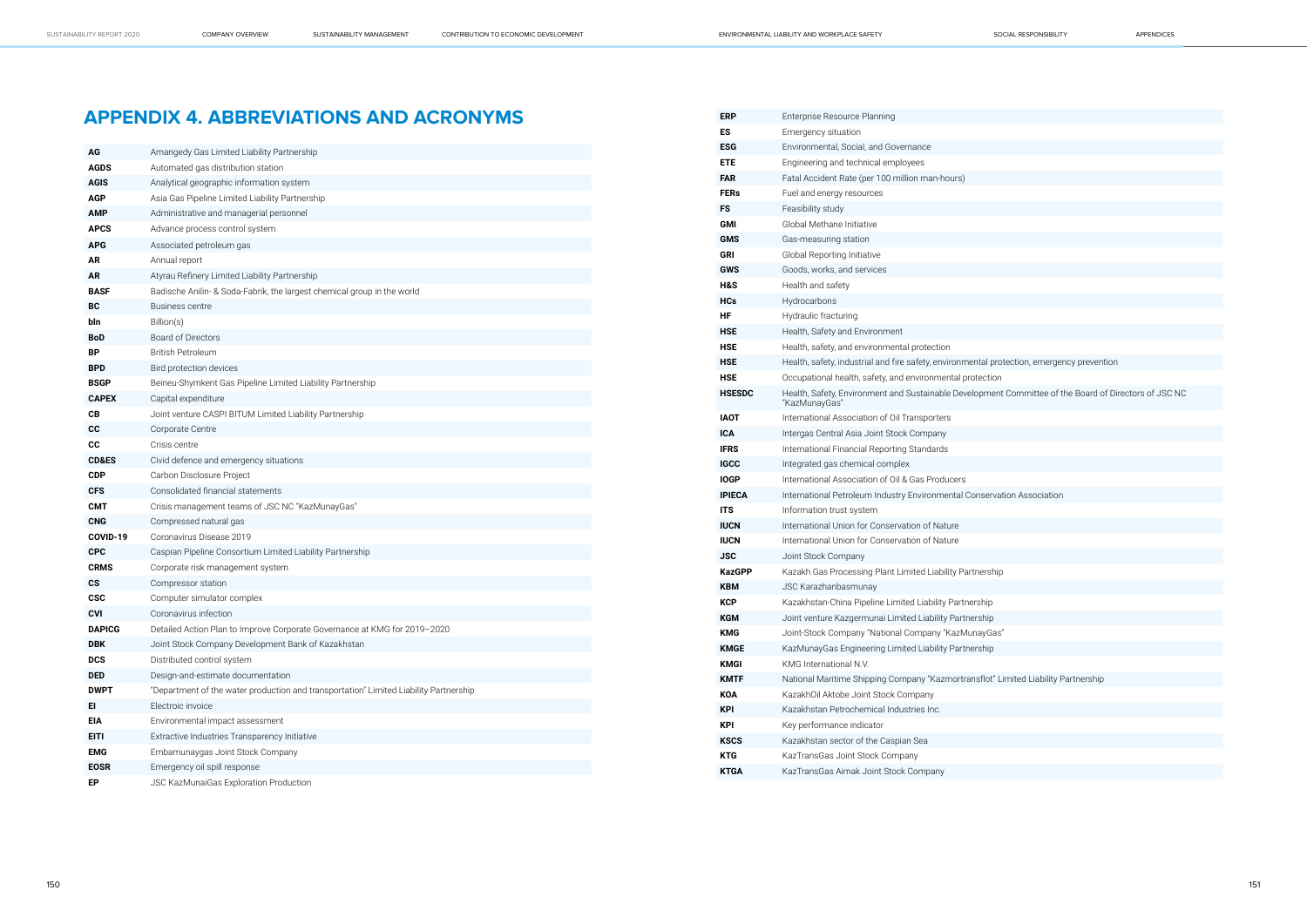| <b>KTGO</b>   | KazTransGas Onimderi Limited Liability Partnership                                      |
|---------------|-----------------------------------------------------------------------------------------|
| <b>KTM</b>    | Kazakhturkmunay Limited Liability Partnership                                           |
| <b>KTO</b>    | KazTransOil Joint Stock Company                                                         |
| <b>LLP</b>    | Limited Liability Partnership                                                           |
| <b>LTIR</b>   | Lost Time Injury Rate (per million man-hours)                                           |
| <b>MBA</b>    | Master of Business Administration                                                       |
| <b>MCV</b>    | Modular Capture Vessel                                                                  |
| <b>MGDS</b>   | Main gas distribution station                                                           |
| mln           | Million(s)                                                                              |
| <b>MMG</b>    | Mangistaumunaigas Joint Stock Company                                                   |
| ΜS            | Maangement system                                                                       |
| МT            | MunaiTas North-West Pipeline Company Limited Liability Partnership                      |
| <b>NC</b>     | National company                                                                        |
| <b>NMSC</b>   | National Maritime Shipping Company                                                      |
| <b>NR</b>     | Nature reserve                                                                          |
| <b>NRC</b>    | Nomination and Remuneration Committee of the Board of Directors of JSC NC "KazMunayGas" |
| <b>OCC</b>    | Oil Construction Company Limited Liability Partnership                                  |
| <b>OCIMF</b>  | Oil Companies International Marine Forum                                                |
| <b>OCR</b>    | Oil chemistry refinery                                                                  |
| <b>OMG</b>    | Ozenmunaigaz Joint Stock Company                                                        |
| <b>OPEC</b>   | Organization of the Petroleum Exporting Countries                                       |
| <b>OPL</b>    | Overhead power lines                                                                    |
| <b>OR</b>     | Oil refinery                                                                            |
| <b>OSC</b>    | Oil Service Company Limited Liability Partnership                                       |
| <b>OSHA</b>   | Occupational Safety and Health Administration                                           |
| <b>OSRL</b>   | Oil Spill Response Limited                                                              |
| <b>OTC</b>    | Oil Transport Corporation Limited Liability Partnership                                 |
| PC            | Personal computer                                                                       |
| <b>PCS</b>    | Procurement Category Strategy                                                           |
| <b>PJSC</b>   | Public joint stock company                                                              |
| <b>PKI</b>    | PetroKazakhstan Inc.                                                                    |
| <b>PKOP</b>   | PetroKazakhstan Oil Products Limited Liability Partnership (Shymkent Oil Refinery)      |
| <b>POCR</b>   | Pavlodar Oil Chemistry Refinery Limited Liability Partnership                           |
| <b>PPE</b>    | Personal protective equipment                                                           |
| <b>PRC</b>    | People's Republic of China                                                              |
| PS            | Pump station                                                                            |
| PwC           | PricewaterhouseCoopers                                                                  |
| <b>RES</b>    | Renewable energy sources                                                                |
| <b>RoC MA</b> | Republic of Kazakhstan Ministry of Agriculture                                          |
| <b>RoK</b>    | Republic of Kazakhstan                                                                  |
| <b>RPM</b>    | Reservoir pressure maintenance                                                          |
| <b>RTA</b>    | Road traffic accident                                                                   |

| S&P            | Standard and Poor's                                    |
|----------------|--------------------------------------------------------|
| <b>SACs</b>    | Subsidiaries and affiliates                            |
| <b>SDG</b>     | United Nations Sustainable Development Goals           |
| <b>SDM</b>     | Meeting of the KMG Board of Directors and Managen      |
| <b>SIEC</b>    | Specialized Interdistrict Economic Court               |
| <b>SNR</b>     | State nature reserve                                   |
| SoE            | State of emergency                                     |
| <b>SR</b>      | Sustainability report                                  |
| <b>SSDR</b>    | Semi-submersible drilling rig                          |
| TAP            | Tax accounting policy                                  |
| <b>TCO FGP</b> | Tengiz field future growth project                     |
| ΤS             | Training centre                                        |
| <b>UN</b>      | United Nations                                         |
| <b>UNGC</b>    | United Nations Global Compact                          |
| <b>UNESCO</b>  | United Nations Educational, Scientific and Cultural Or |
| <b>UTTIOS</b>  | "Upravleniye Tekhnologicheskogo Transporta i Obsluz    |
| <b>WDP</b>     | Water Disclosure Project                               |
| <b>WWF</b>     | World Wildlife Fund                                    |
| wwo            | Well workover                                          |

**SOM** Menting Development Issues

rganization

**UTHIVA** Skvazhin" LLP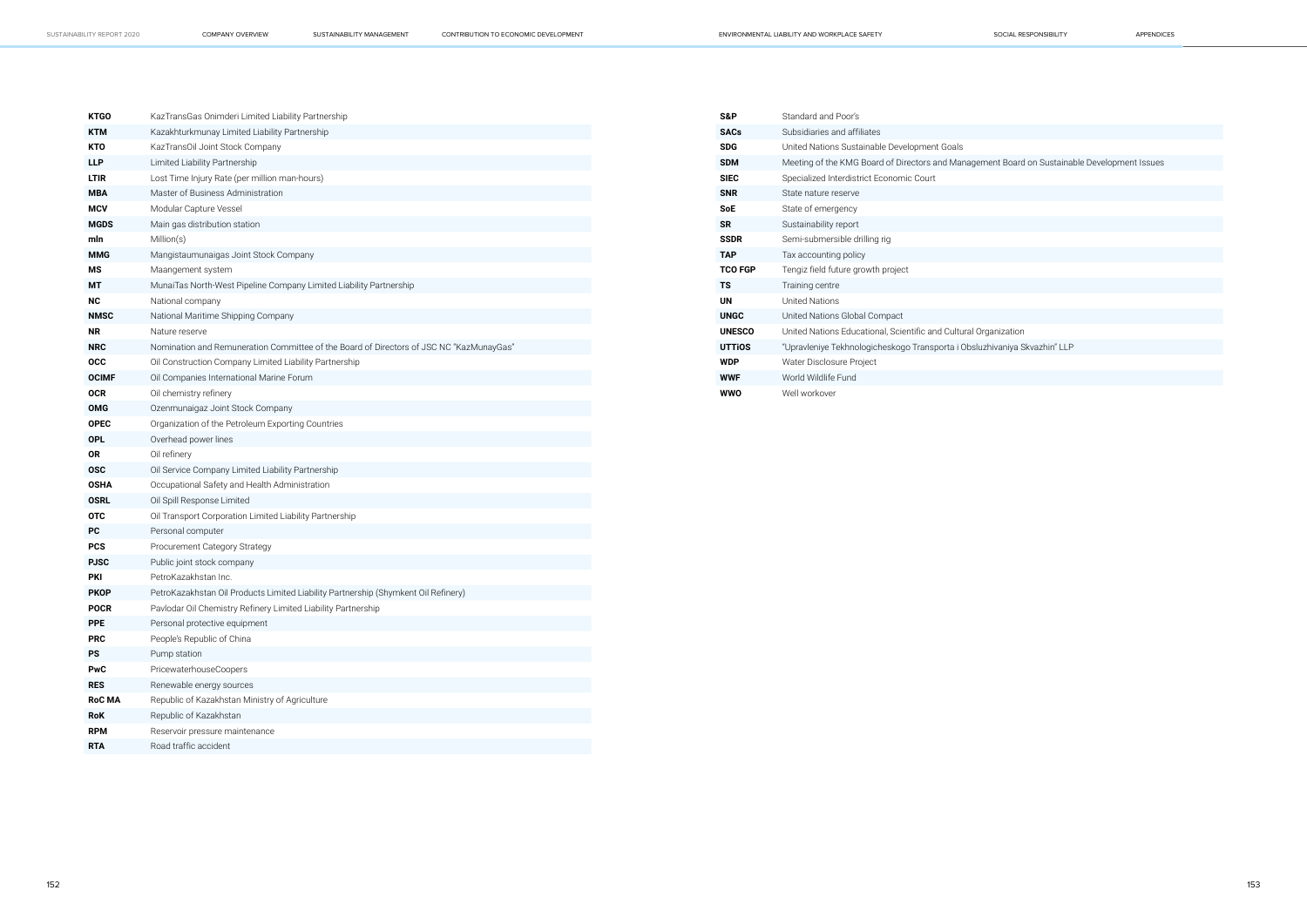## **CONTACT DETAILS**

#### 102-3,102-51,102-53

#### **Joint-Stock Company "National Company "KazMunayGas"**

Address: 8 Kunayev Street, Block B, Nur-Sultan 010000, Republic of Kazakhstan Phone: +7/7172/ 78 61 01 Fax: +7/7172/ 78 60 00 Website: www.kmg.kz

E-mail for sustainable development matters: **sustainability@kmg.kz**

Report date: July 2021

The previous Sustainability Report was published in September 2020.

## **REPORTING TEAM:**

#### **Project coordinators:**

Aisha Turebayeva Zhanel Bessembayeva Zhannat Urpekova

#### **Participants:**

Meruert Abildayeva Tomiris Aitbayeva Aizhan Baimagzumova Damir Sharipov Saule Nusuzova Nurmukhan Seidualiyev Damirzhan Intykbayev Lyazzat Nurmagambetova Dariga Jassybayeva Asel Kussainova Aidyn Sensizbay Yerlan Yusupov Gabidulla Khasenov Gulnara Tasmukhanova Meruert Nuriliyeva Yerlan Abdrahmanov Dinara Kozhanazar Yerzhan Zhampeisov Dina Makasheva Abzal Amirkhanov Sanzhar Serik Arthur Agadiev Bayhat Azhgaliev Gulmira Akshabayeva Kamilzhan Aliyev Berik Bairov Gulvira Bakytkyzy Murat Izbassov Zhanel Zhanabilova Maigul Kazhibekova

Kizat Kystaubayev Erkesh Zhakenova Dinara Amanzholova Maira Ospanova Bauyrzhan Boltekov Ainur Kulmagambetova Ardak Nurbayeva Aksana Japarova Zhanagul Serikova Bauyrzhan Ilyassov Talgat Maratuly Sergei Alpatov Samat Abilbekov Anisa Shalabaeva Diana Aliyeva Alexander Olshevskiy Damir Akhmetov Marzhan Sisenbayeva Aliza Birkenova Saule Kurmangaliyeva Sergei Nikitinskiy Horlan Ayazbekova Arman Tapashev Elvira Sadykova Akmaral Zhumagaliyeva Aygerim Berlibayeva Ramazan Zhampiisov

Employees of KMG's SDEs